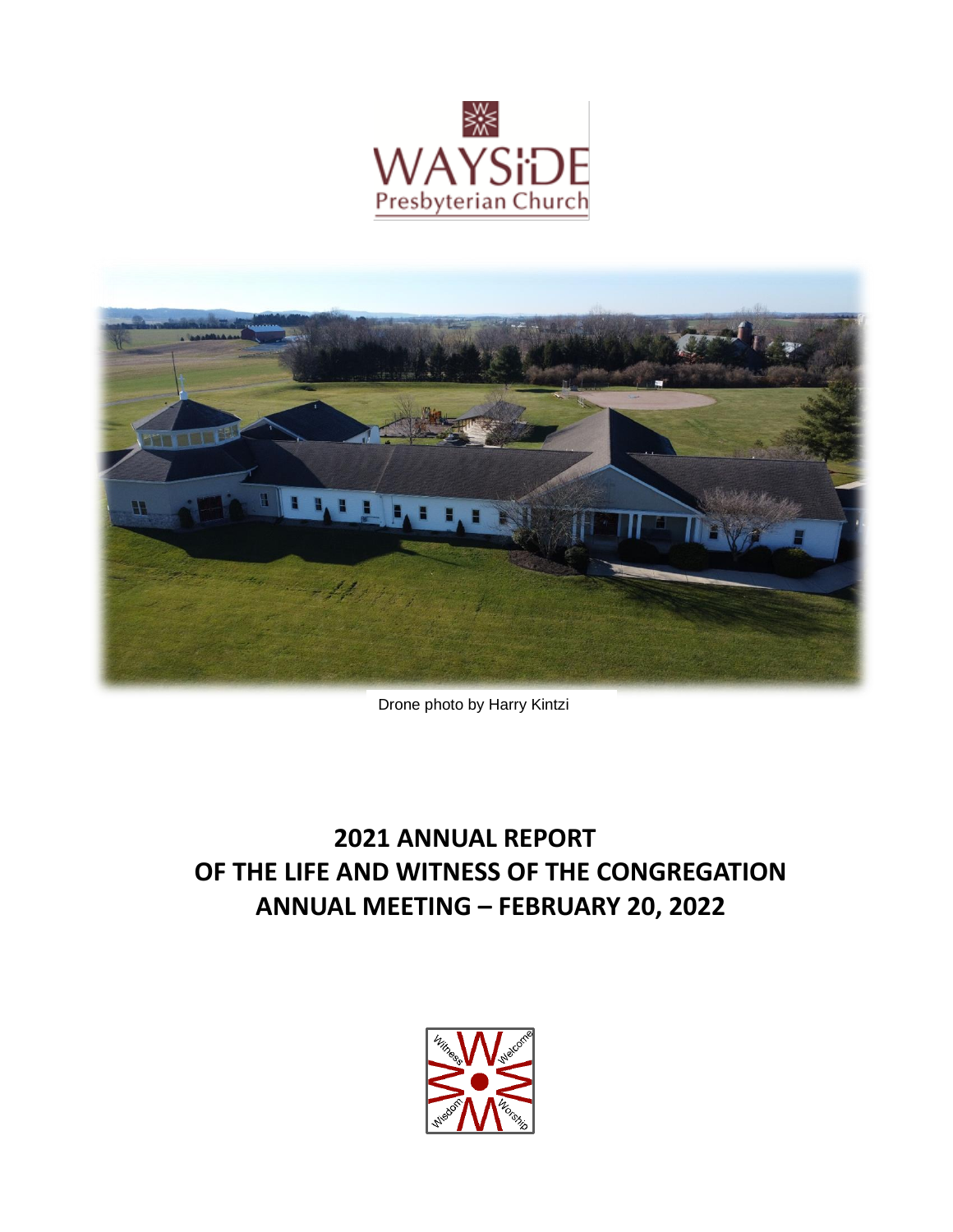## **2021 ANNUAL REPORTS Presented at THE ANNUAL MEETING OF THE CONGREGATION February 20, 2022**

## **TABLE OF CONTENTS**

## FORWARD

| <b>CLERK OF SESSION</b>                                                                              | <b>PAGE</b>    |
|------------------------------------------------------------------------------------------------------|----------------|
| Agenda                                                                                               | 1              |
| Minutes of the 2021 Congregational Meetings                                                          | $\overline{2}$ |
| <b>Clerk of Session Report</b>                                                                       | $\overline{7}$ |
| <b>Ordered Ministries</b>                                                                            | 9              |
| PASTOR/HEAD OF STAFF REPORT                                                                          | 10             |
| <b>Organizational Overview</b>                                                                       | 14             |
| <b>BOARD OF DEACONS REPORT</b>                                                                       | 15             |
| <b>Buildings &amp; Grounds</b>                                                                       | 16             |
| <b>Christian Formation</b>                                                                           | 17             |
| <b>Nursery Coordinator</b>                                                                           | 18             |
| Director of Children's Ministry                                                                      | 19             |
| <b>Youth Summary</b>                                                                                 | 21             |
| <b>Adult Ministries</b>                                                                              | 22             |
| Finance                                                                                              | 23             |
| <b>Human Resources</b>                                                                               | 24             |
| Membership                                                                                           | 25             |
| <b>Mission</b>                                                                                       | 26             |
| Nominating                                                                                           | 28             |
| Outreach                                                                                             | 30             |
| Technology                                                                                           | 32             |
| <b>Worship &amp; Music</b>                                                                           | 33             |
| <b>Director of Music</b>                                                                             | 35             |
| <b>Chime Choir Director</b>                                                                          | 36             |
| <b>OTHER COMMITTEES AND ORGANIZATIONS</b><br><b>Bereavement</b><br>Presbyterian Women<br>2022 Budget | 37<br>38       |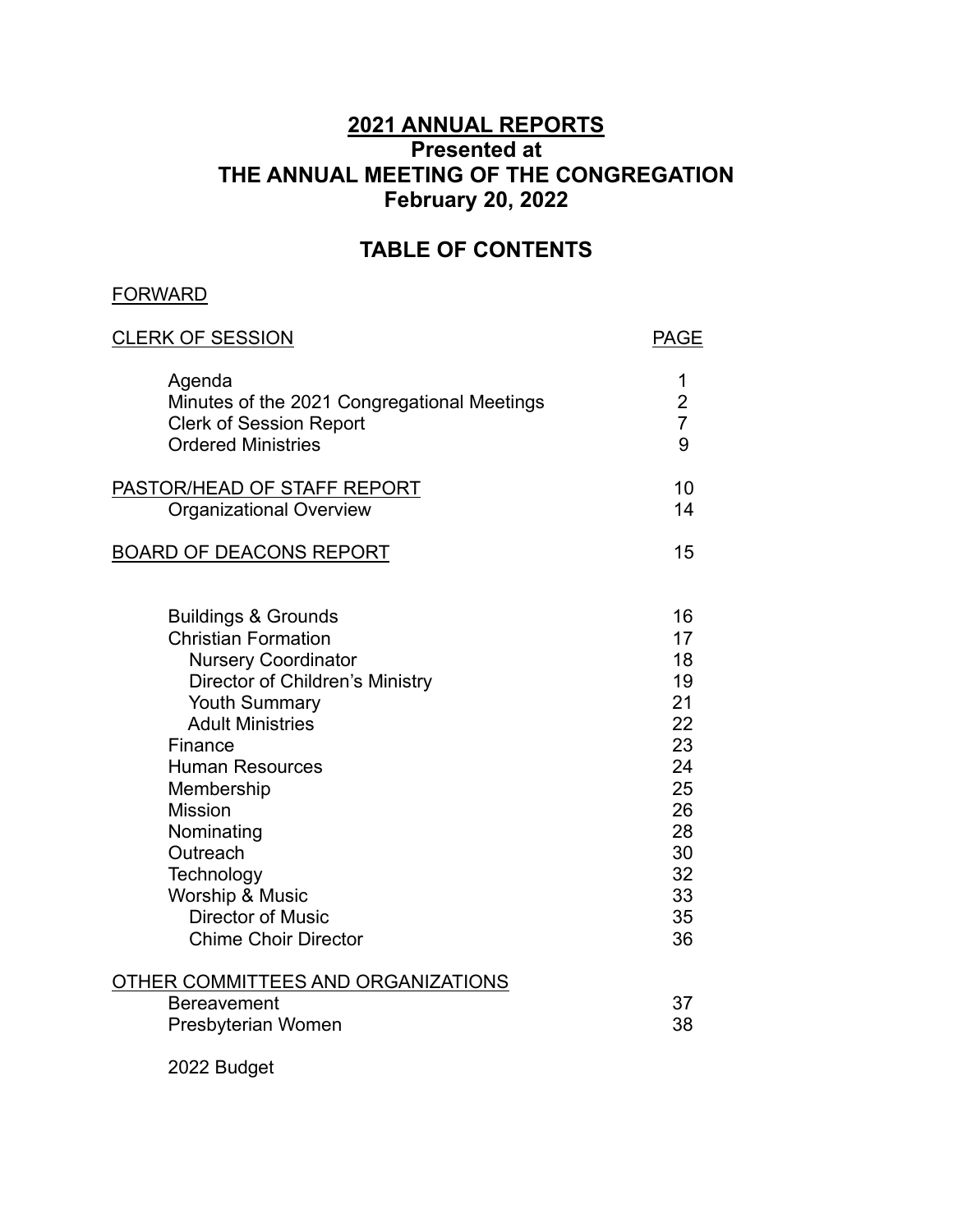

#### ANNUAL MEETING OF THE CONGREGATION\* February 20, 2022 / 11:15 a.m. (Sanctuary) *Moderator: Rev. Dr. Stephen P. Fritz Secretary: Ruling Elder Judi Yarwood, Clerk of Session*

*\* Per Article IV, Section A of the by-laws, "this meeting shall also serve as the annual meeting of the Corporation."*

#### **AGENDA**

#### **ESTABLISHMENT OF QUORUM** (1/10 of membership)

#### **OPENING PRAYER**

#### **RECITATION OF WAYSIDE'S PURPOSE**

*Wayside Presbyterian Church is a vibrant community of Christian warmth and joy, where God is glorified through* 

> *Growth of our Congregation, Care of the Souls entrusted to us, and Service to our Neighbors.*

*Our Core Values in a WORD:*

*Word of God, Outreach, Relationships, Develop Disciples.*

#### **REVIEW & ACTION ON NOMINATING COMMITTEE'S REPORT**

*Election of Joan Platt as Deacon, Class of 2024*

#### **PRESENTATION AND ACTION ON AMENDMENT TO BYLAWS**

The ruling elders of Session propose the following amendment to the key sentence of Article IV Section of the corporation bylaws pertaining the calling of the fall meeting: *"There shall be a Special Congregational Meeting in October, each year, on a date and time set by session" replaced with "A special meeting of the Congregation shall be held each year on a date and time set by session no later than the third week in November."* 

#### **REVIEW OF REPORTS**

**NEW BUSINESS**

**CLOSING PRAYER & LORD'S PRAYER**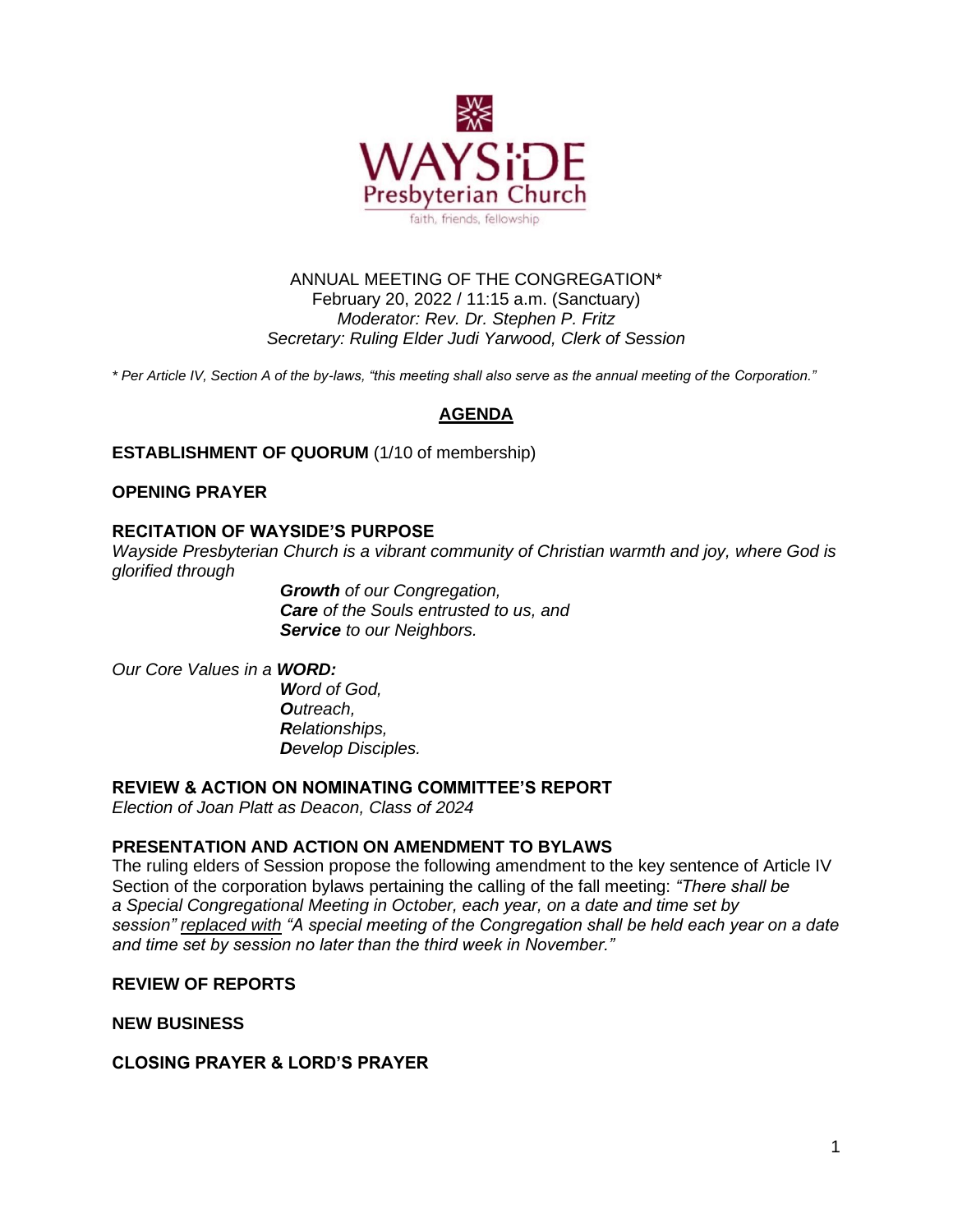## **WAYSIDE PRESBYTERIAN CHURCH (USA)**

Annual Meeting of the Congregation **Network Congregation Zoom/Sanctuary** 

**February 14, 2021** 11:20 am

Following a single combined 10:00 am service, and following COVID protocols, the meeting was conducted with approximately 9 participants in person in the Sanctuary, and an additional two dozen others attending via Zoom and/or phone. The meeting was officially opened in prayer by Moderator Rev. Dr. Stephen Fritz at approximately 11:20.

A quorum of voting members was declared by the moderator.

The review of the yearly reports then commenced, with a power point summation of each report projected via "screen share." It should be noted that the entire report had been provided to all members via the internet in the past week for review, and that there were also printed copies of the report available to be picked up at the church prior to the meeting.

#### REVIEW OF THE ANNUAL REPORTS

The minutes of the February 2, 2020 Annual Congregational Meeting were provided and approved since Session missed acting on them with the onset of the pandemic.

The Clerk of Session's Annual report was reviewed. It was noted that congregation membership stood at 174 members at the conclusion of 2020. A moment of silence was observed for the eight members of the congregation who passed in 2020: Kate Adams, Joan Hedlund, Carol Diehl, Felton Dro, James McMurtry, William Frick, June Martin and Nancy Regensburger.

Since March of 2020, the Corona Virus has radically impacted all aspects of our church activities. To our credit, the church has maintained 2 services throughout the year, maintained all paid staff positions, and adapted to online services and meetings via UStream and Zoom versus in-person. Among major notable events this past year, Wayside celebrated the 35<sup>th</sup> Anniversary of our church, and honored and celebrated the 20<sup>th</sup> Anniversary of Rev. Dr. Stephen P Fritz as the pastor of Wayside. Wayside also proudly sponsored and endorsed member Michelle Hess as an Inquirer for ordination in Donegal Presbytery, and she shall begin her studies at Lancaster Theological Seminary this fall.

Pastor's Annual report was reviewed by Pastor Stephen Fritz, who thanked the congregation for generously acknowledging his 20 years' service as Pastor. Covid has required a real reimagining of the ministry here at Wayside. Early on, the Pastor created a Wayside Corona Virus Task Force to advise the pastor and the session on protocols the church should implement, and vary, throughout the year as guided by CDC, State and Presbytery guidelines. The Pastor has necessarily been limited in his personal contact with the congregation this past year. Pastor expressed appreciation to Rev. Larry Moir for regularly supporting worship inperson for half the year, and for establishing and continuing his on-line weekly devotions via Facebook Live. Pastor thanked the Deacons for expanding their personal outreach to congregational members over the year. The pastor has expanded his on-line teaching and outreach as well. He now provides a weekly Sermon Summary on Monday mornings and a weekly Bible Survey on Wednesday evenings.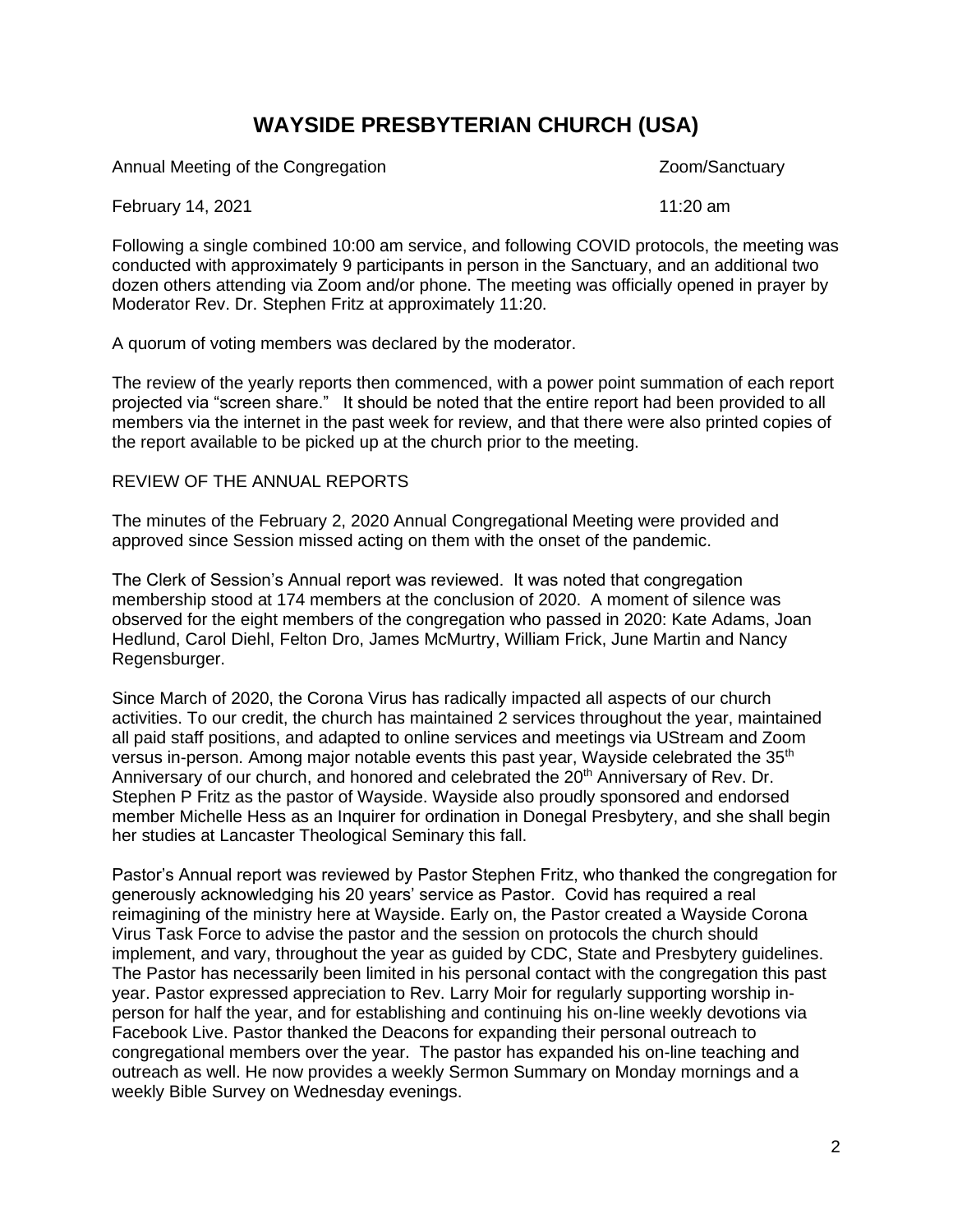Board of Deacons report was reviewed. Chair Lori Nimmon thanked the members of the board for their extra efforts in reaching out to their Shepherd Groups to maintain a more personal contact with the congregation. The deacons provide a ministry of compassion. They have provided many meals, gift baskets, rides to and from services and events, and financial assistance to several members of the congregation this past year. Lori Nimmon will serve again as Deacon Moderator for 2021.

Buildings and Grounds – Chair Josh Knapp. The committee advised and oversaw the replacement of 15 windows in the building and arranged for snow removal services in consultation with the Finance Committee. In addition, with the retirement of our long time Sexton, the committee also sought out, and selected a cleaning service, "The Cleaning Crew." Elder Josh Knapp will continue to serve as chair of this committee for 2021.

Memorial Garden Committee – Fred Pargeon. The committee kept the garden properly groomed, trimmed and mulched. A wind chime has been donated and will be added to the garden area. Fred Pargeon continues as lead in the Memorial Garden, with hopes of handing off the opportunity to another garden caretaker.

Safety and Security – Bob McCreary. The committee conducted a security assessment with outside consultants in hopes of getting grant money for upgrades. While initial requests were denied for grant money, the committee is now looking into upgrading the doors to a keyless entry system. But due to budgetary constraints, this project is on hold at this time. Bob continues in this position for 2021.

CF – Chair Pat Matos. As regular Sunday classes and Wednesday night gatherings had to be halted this year due to Covid, the committee has certainly been forced to think "outside the box" to provide Christian education. The programming has included weekly video lessons from Nursery Coordinator Michelle Hess and DCM Sonja Eckert, as well as take-home projects provided for pick up at the church. It is noted that early in the Covid shutdown Michelle Hess cleaned and sanitized on nursery for eventual return of our youngest Waysiders, and then cleared, organized and reset the four classrooms for complete floor cleaning by our sexton. Pat will continue as Chair of CF in 2021.

Youth Coordinator – Kara Werner was welcomed to the position in October, and has been consulting with Pam and George Armold, Tad Hershey and Jane Kintzi to keep the youth group connected and "gathering" as much as possible.

Finance – Joy Ray, 2020 Chair and 2021 Co-Chair, stated that finances are healthy, but budgeting this year was challenging. Thanks to the congregation for continuing to fulfill their pledges, and to the committee chairs for extra diligence in observing budgeting expenses. Wayside was fortunate to be as tech-capable as we were when Covid struck. A federal PPP grant helped us immensely through the year and afforded us the ability to provide \$4,700 to local missions, including The Hempfield Food Pantry and the Hands Across the Street program in nearby Columbia. The income and expenses in 2021 will be closely monitored.

Human Resources – 2020 Chair Tom Davies, 2021 Chair Ashley Matthews. The committee was happily able to fill the position of Youth Coordinator with Kara Werner. The committee also participated in the hiring of the new cleaning service. Noted that the Pastor's annual review was also completed.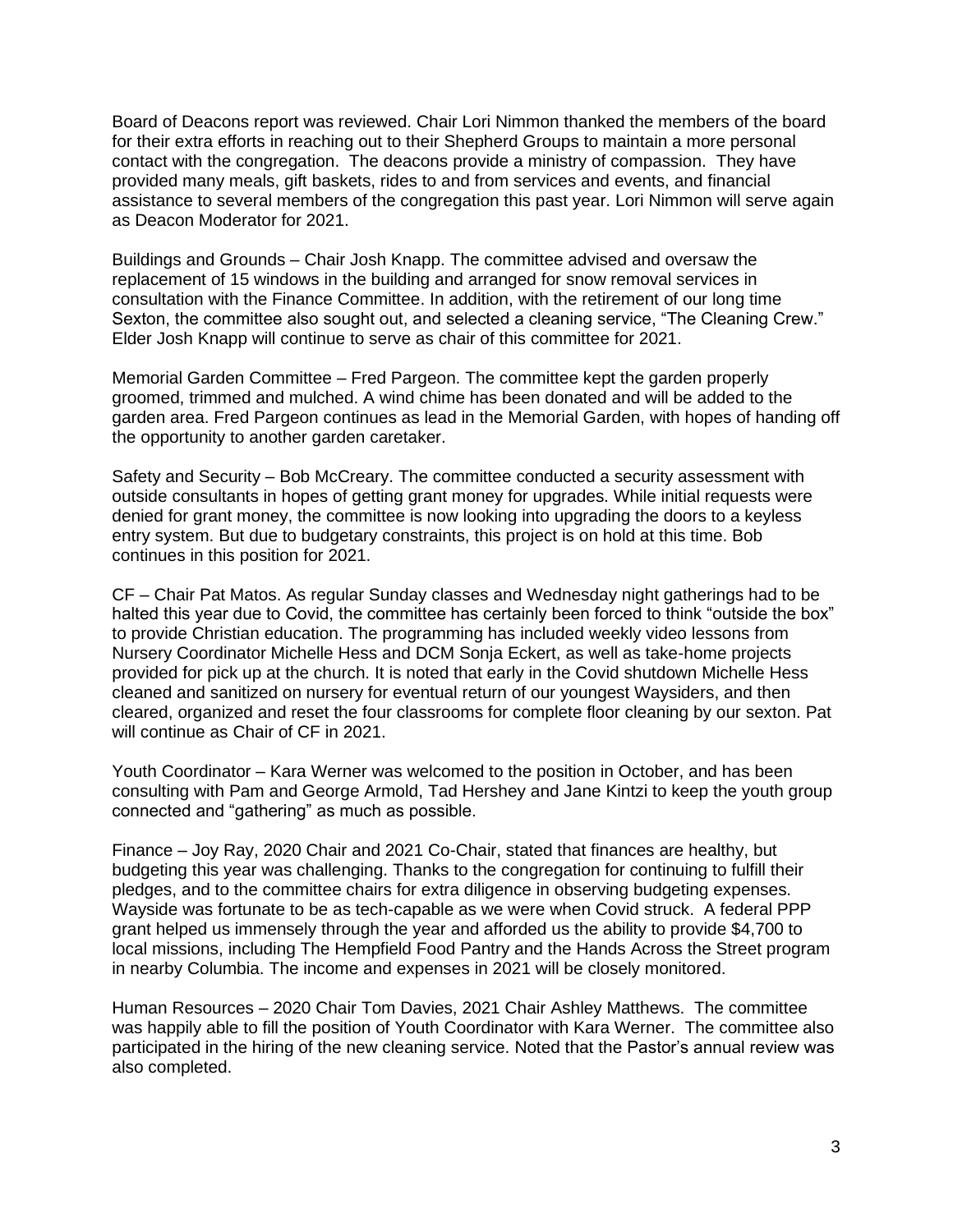Membership – Chair Tad Hershey, continuing in 2021. Membership stands at 174. As noted, 8 members have passed away this past year, and 3 new members were added. A vast majority of our regular membership activities needed to be altered or cancelled this past year due to Covid restrictions. Thanks were expressed to Roger Cook for his service as past chair of this committee.

Mission Committee - Chair Dan Nimmon, continuing in 2021, thanked the congregation for their continued support of the various projects the committee spearheaded this past year during the pandemic.

Outreach Committee - Chair Debra Kereczman, continuing in 2021, noted that Wayside has made several adaptations to regular Wayside events this past year due to Covid. While some events had to be cancelled, other events, like Waystock, were reduced in size and still occurred, while still others were live-streamed.

Technology –Chris Rowles, 2020 Chair, Derrick Matthews 2021 Chair. Throughout the Ccovid limitations, our audio/visual capabilities have been upgraded and made professional looking. Many thanks to past AV Tech Trevor Edwards and current AV Tech Derrick Matthews.

Worship and Music Committee - Mary Lou Kocher, 2020 Chair, Chris Rowles 2021 Chair. Covid has led to services being live-streamed. Weekly flowers have been put on pause. There has been a change in the flower policy. The committee assisted with the Waystock Lawn Concert on the afternoon of September 25th and offered a meaningful H.U.G.S. service at the beginning of Advent.

Director of Music - Janelle Pabon. Many adjustments were made this year. Special thanks to Chris, Grace Notes, and Derrick for their continued dedication through the year. They have performed at two services and rehearsed every week to provide both services with music. There has been no Choir permitted since Covid struck. Janelle is working on putting together a group to perform one song at the Easter Service, and volunteers are encouraged to contact her. Chimes Choir Director Louise Duncan is arranging for a chimes participation at the Ash Wednesday service.

Bereavement – Sue Weed & Judy Kline 2020 Co- Chairs. With Covid restrictions, the committee has been mostly idol this year. Many thanks to Sue Weed for her past leadership and to Cheryl Rozea for agreeing to co-chair this year.

Woman of Wayside – Joy Ray and Sue Doerfler Co-Chairs. The group was able to meet three times in person this year. Thanks to all who turned out. Knitted Hearts and some masks were made for distribution, and Chemo kits, lap blankets and prayer shawls are also available as needed.

The 2021 Annual Budget is under construction and should be made available for review after the March Session meeting.

There being no further business, Pastor Fritz thanked the congregation for their continuing support with the adjustments we have made in our church life due to these stressful times with minimal in-person ministry. Wayside has truly done a wonderful job. Pastor then closed with a prayer and a final Blessing. The meeting was concluded at 12:35 pm.

Attest, Attest,

Judith Yarwood, Clerk of Session **Pastor Stephen P. Fritz**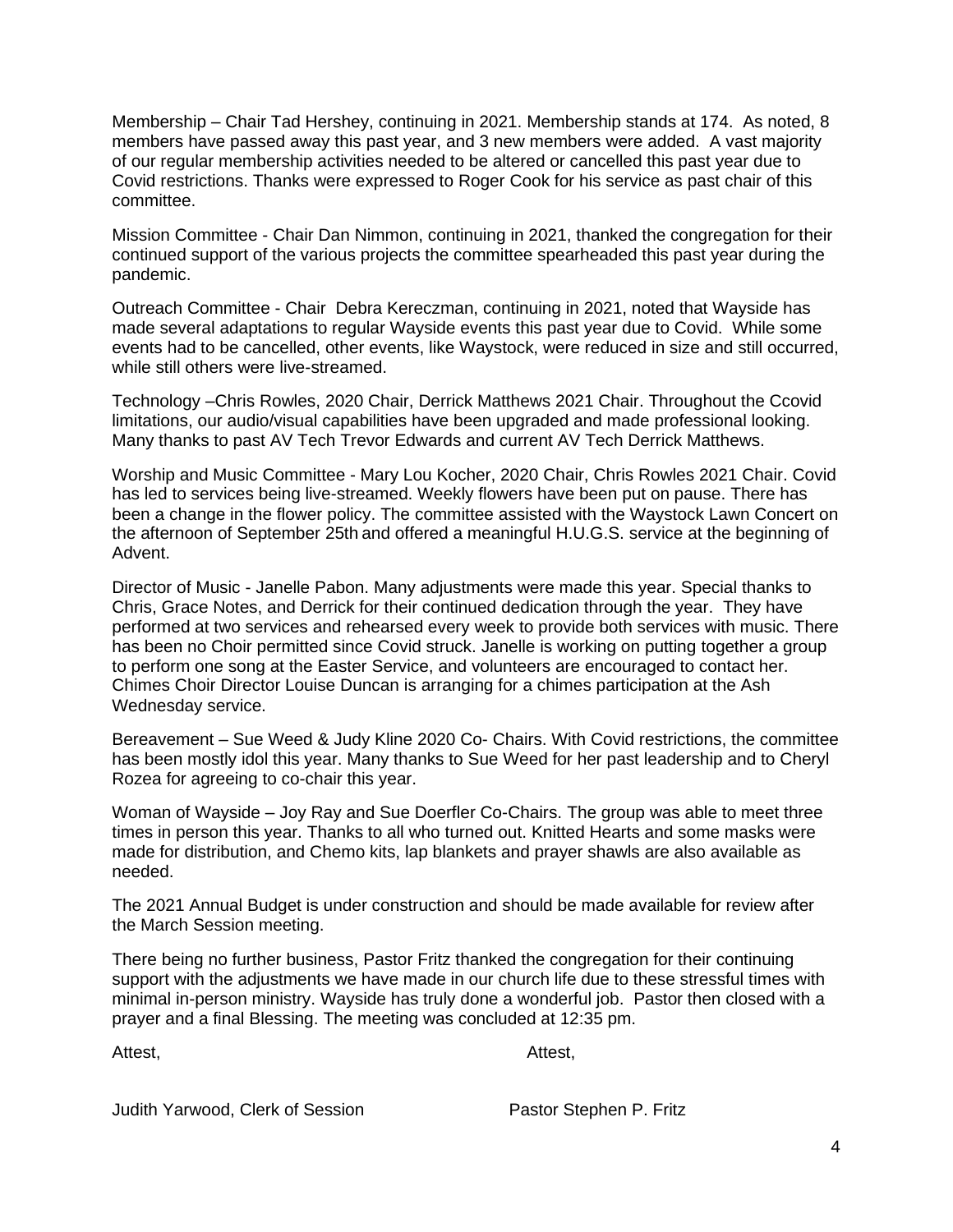## WAYSIDE PRESBYTERIAN CHURCH (USA)

Special Meeting of the Congregation Special Meeting of the Congregation Sanctuary - Zoom October 17, 2021 **11:25am** 11:25am

The Purpose of the meeting was to present Nominating committees slate of proposed officers for the class of 2024, to review the Terms of the Pastors Call, and addresses any other matters that need to be brought before the congregation.

The meeting was called to order and opened with prayer by the Rev. Dr. Stephen Fritz. A quorum was declared by the moderator. Attendance of the congregation was both in person and over zoom, per current Wayside coronavirus protocol.

Nominating Committee chairman, George Armold, began by thanking members of the 2021 nominating committee for their hard work. He then presented the committees' nominations for the Class of 2024:

Elders -2024 Deacons - 2024 Deb Kereczman **David Bowen** Peg Rohrer Marsha Bowen Barb Sager **Doming School School School School School School School School School School School School School School School School School School School School School School School School School School School School School** Judi Yarwood

Nominating Committee for 2022 Bonnie Carbaugh **Louise Plakans** Sue Doerfler **Sue Doerfler** Joy Ray

Nina Good (alternate)

It was noted that at the October  $12<sup>th</sup>$  Session meeting Jake Reichert was appointed by Session as the Youth Representative to the board of Deacons for 2022. Hearing no further nominations from the floor, the slate was of officers was approved and PASSED BY UNANIMOUS CONSENT.

Ruling Elder Tad Hershey was appointed temporary moderator and the Pastor and AV Tech staff Derick Matthews both left the room.

HR Committee chair, Ashley Matthews, then presented the following recommended change to the Pastors Terms of Call for 2022, and a review of the Pastor's Annual Review. The Session is proposing a 3% adjustment in the Pastor's Terms of Call amounting to an increase of \$2,723 in Effective Salary. This increase will be reflected on the Cash Salary line of the Terms of Call as the Pastor is again requesting per IRS rules that the church designate \$22,660 of salary as Housing Allowance for 2022. The 403b Match will also remain the same at \$1,000. This would make the proposed Effective Salary \$93,494 with benefits provided.

| <b>Total Effective Salary</b>                                                                         | $$90,771 +3\%$ (\$2,723) = \$93,494                 |
|-------------------------------------------------------------------------------------------------------|-----------------------------------------------------|
| 2022 Terms of Call<br>Cash Salary<br><b>Housing Allowance</b><br><b>Employer Contribution to 403B</b> | $$67,111 + $2,723 = $69,834$<br>\$22,660<br>\$1,000 |
|                                                                                                       |                                                     |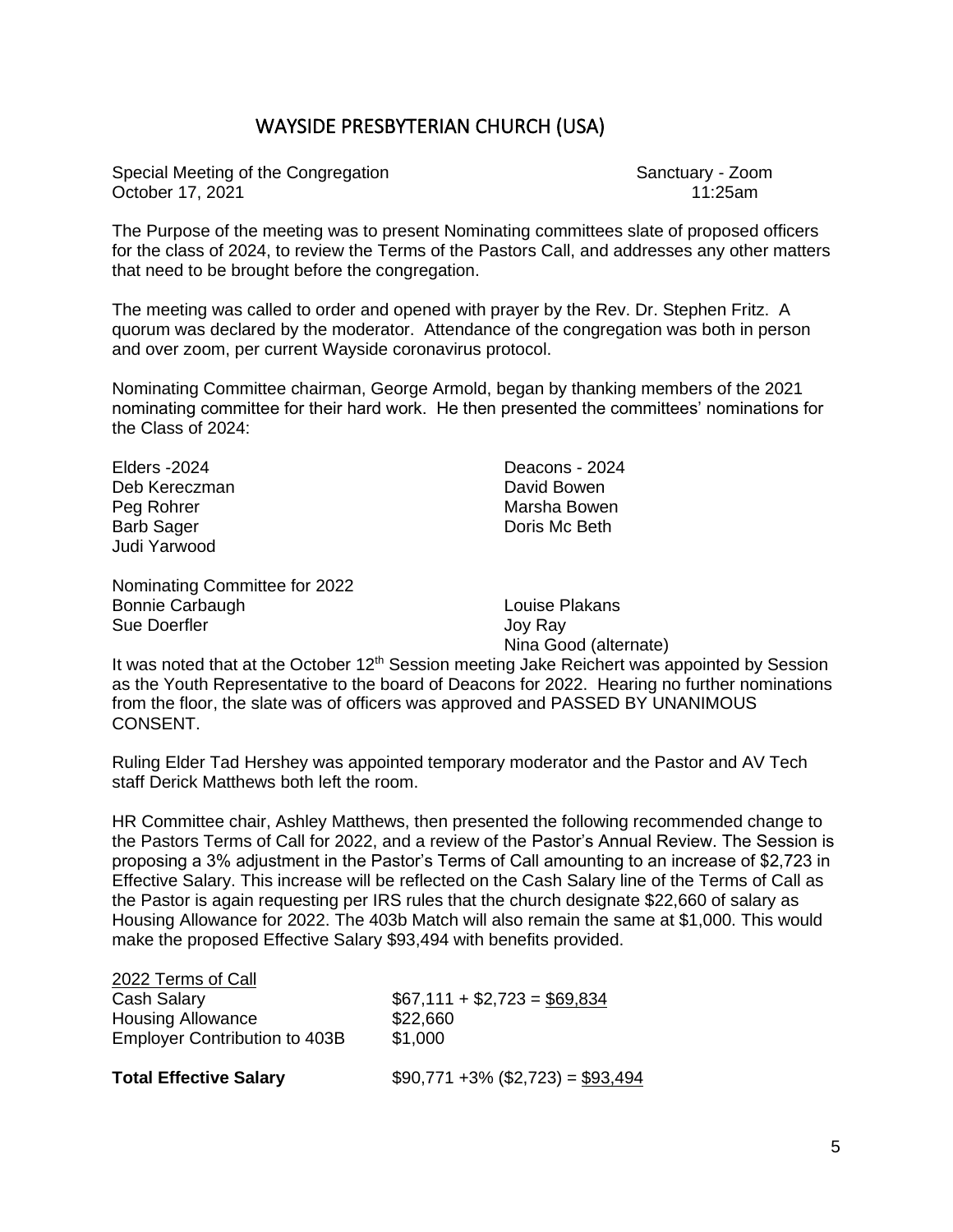Other items of the Pastor's Terms of Call remain unchanged or are adjusted as defined by the Presbytery and Board of Pensions.

- □ 1/2 Social Security Offset
- □ Board of Pensions Dues (37% of effective salary)
- $\Box$  Dental (Member & Spouse, with member costs)
- $\Box$  Supplemental Death (Member, paid by member)

□ Professional Expenses Reimbursement (inclusive of mileage as defined by IRS standard & continuing education of \$1,000, a \$250 increase from last year as defined by presbytery)

- □ Continuing Education (2 weeks, including 2 Sundays)
- □ Vacation (5 weeks, including 5 Sundays)

After a brief discussion of a question and verbal clarifications by both Moderator Tad Hershey and Finance Chair Frank Richards, a motion to approve the proposed compensation package was made and PASSED BY UNANIMOUS CONSENT.

Moderator Rev. Dr. Fritz returned to the sanctuary, was notified of the ratification, and he then offered his thanks.

There being no other business the meeting was adjourned with prayer at 11:50.

Attest Andreas and Attest Attest Attest Attest Attest Attest Attest Attest Attest Attest Attest Attest Attest

Judith Yarwood **Rev. Dr. Stephen Fritz**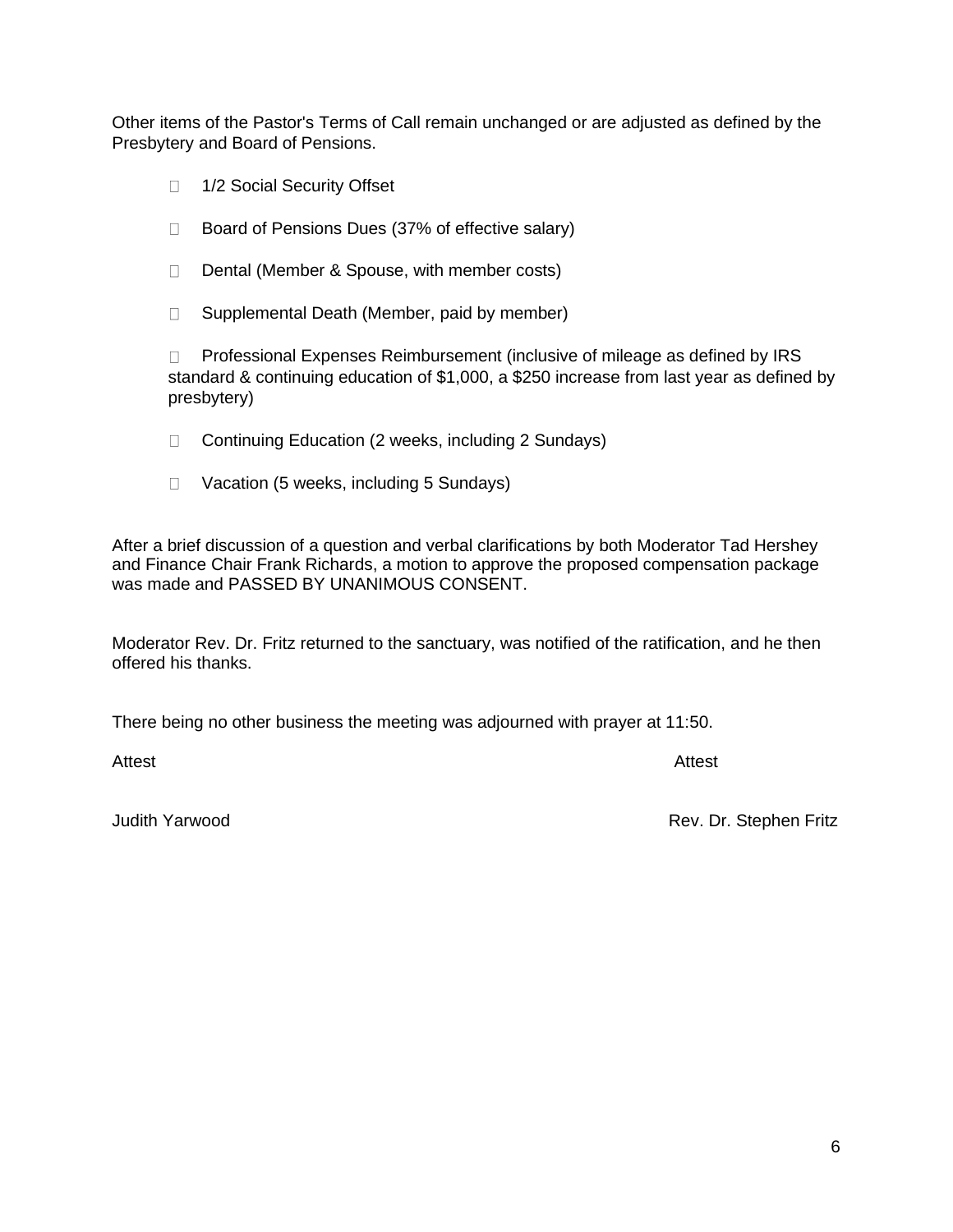## **Clerk of Session**

The Ruling Elders of Session conducted church business during eleven Stated meetings in 2021. Installation of new officers was conducted on January 10. Meetings were conducted either in a blended format with in-person and video conferencing options, or completely virtual depending on preference, needs, and changing Covid protocols at Wayside. The annual All Officers leadership retreat was held on January 12 at which time the Ruling Elders and Deacons met virtually via Zoom video conferencing. The Board of Trustees met on January 12 to elect officers and approve those with authority to sign checks for the corporation. Two meetings of the congregation were held in 2021. The Annual Meeting of the Congregation was held completely virtual via Zoom on February 14. The fall Special Meeting of the Congregation was held in a blended format of in-person and virtual on October 17 at which time items of business were presented to the congregation including election of officers and review of the Pastor's Terms of Call.

The total membership of the church is158 members. Session took action to receive two new members, confirmands Abraham Dro and Jake Reichert. Twelve members were removed from the rolls by request, transfer or death including Arthur and Barbara Grannell, Richard and Sarah Johnson, Albert Price, and John Kepple. Six other members were removed on advice of the membership committee due to inactivity.

The Rev. Dr. Stephen P. Fritz officiated at the church the Confirmation of Jake Reichert and Abraham Dro on May 23, and co-officiated with Parish Associate Rev. Larry Moir at the baptism of Julianna and Bekof Moir on September 5.

Pastor Fritz officiated at Wayside memorial services for members Nancy Regensburger, William Frick, Alan Beavers and Carol Diehl, as well as the offsite memorial service and Wayside interment of member John "Jack" Kepple. He also officiated Wayside or offsite memorial services and/or interments for five other non-members.

The Lord's Supper was administered at scheduled church services on the following dates in 2021: January 31, February 17 (Ash Wednesday), March 14, April 1 (Maundy Thursday), May 23, July 11, August 22, October 3, November 21 (Christ the King), and December 26. An outdoor drivethru Communion option was also offered following morning services on four of those dates in the first part of the year with one subsequently canceled due to snow.

Two Sunday worship services were held throughout most of the year. A single combined worship service was held throughout the summer from May 30 to September 5. Special services were added for Ash Wednesday, Maundy Thursday, Easter Sunrise, and Christmas Eve. Additional single combined worship services were held on January 3, February 14, October 17, and December 26. Average weekly attendance at both services was 121 worshipers.

The Covid pandemic continued to affect church use and attendance throughout the year. After many months of conservative Covid protocols at the church, Session removed all restrictions on June 28. On November 9 Session returned to optional masking and only packaged food protocols. Wayside was proud to be able hold the community events of Waystock in September and Trunk 'n Treat in October with slight modifications due to Covid concerns.

It was Session's privilege and pleasure to sponsor member Michelle Hess as an Inquirer in the ordination process through the Presbytery of Donegal. Session continues its search to fill the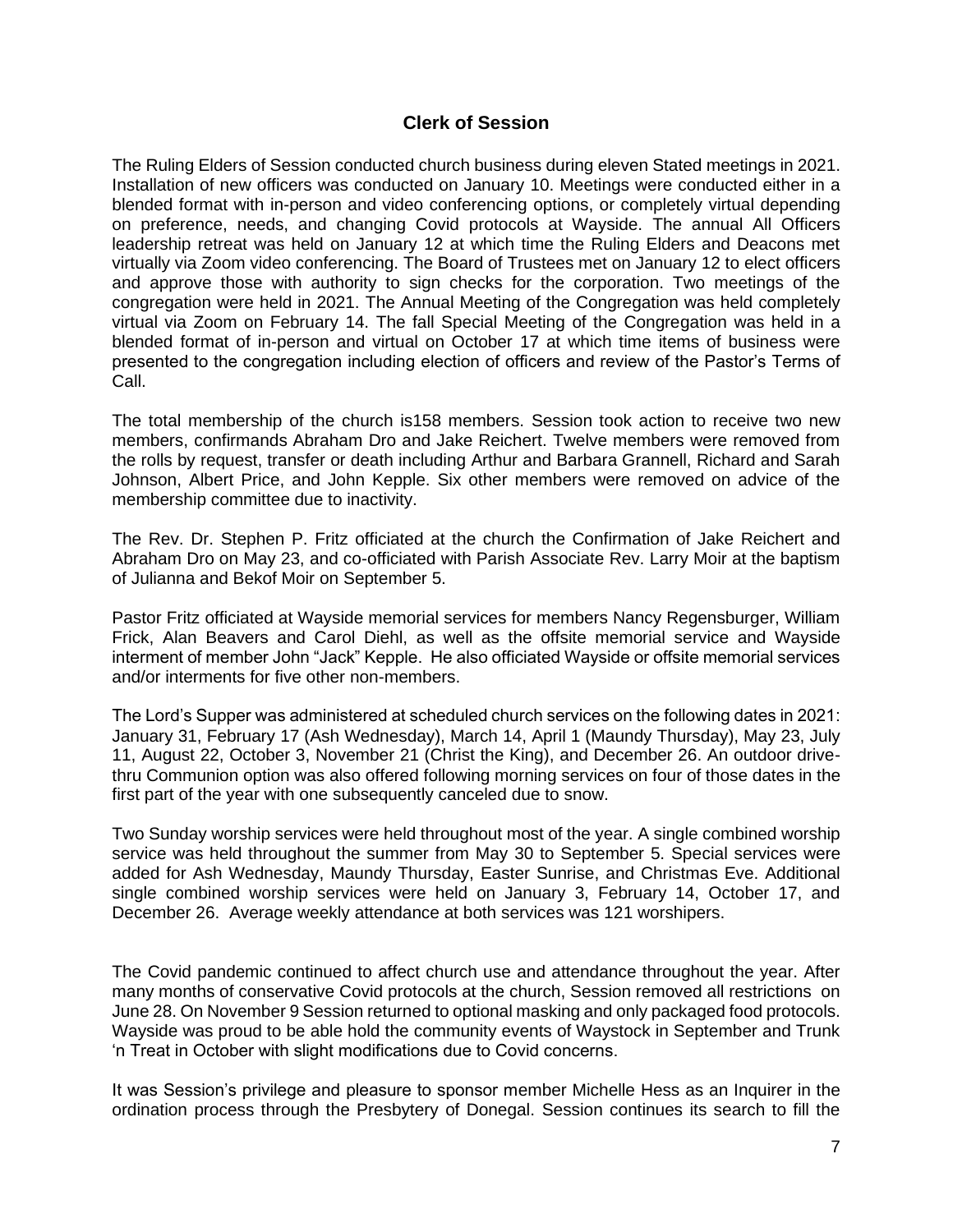vacant positions of Accompanist and Youth Coordinator due to resignations this past fall, and a reduced part time Sexton position to supplement our contracted cleaning service.

Wayside's 2020 Minutes from Session and Congregational meetings were reviewed and approved by Donegal Presbytery without exception on July 16, 2021.

Respectfully Submitted,

Judith Yarwood Clerk of Session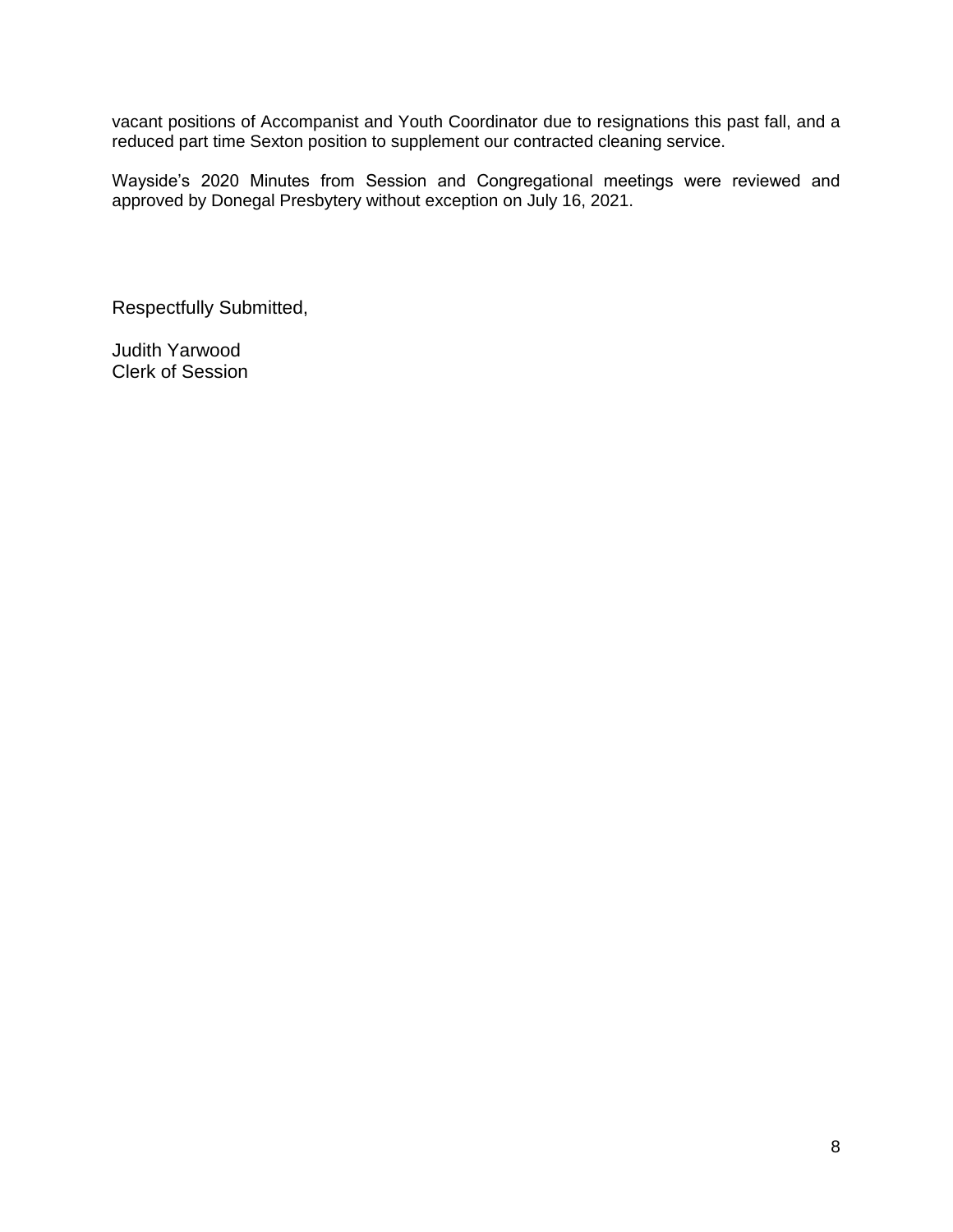#### **ORDERED MINISTRIES 2022**

#### **PASTOR / HEAD OF STAFF / MODERATOR**

Rev. Dr. Stephen P. Fritz

#### **CLERK OF SESSION**

Judith Yarwood

#### **BOARD OF TRUSTEES (ACTIVE ELDERS)**

President Josh Knapp Treasurer **Frank Richards** Secretary **Judith Yarwood** 

#### **RULING ELDERS AND DEACONS (BY CLASS)**

#### **Ruling Elders**

#### **Class of 2022**

Tad Hershey (Membership) Dan Nimmon (Mission) Frank Richards (Finance) Chris Rowles (Worship & Music)

#### **Class of 2023**

Josh Knapp (Building & Grounds) Ashley Matthews (Human Resources) Derrick Matthews (Technology) Sky Wagner (Worship & Music)

#### **Class of 2024**

Deb Kereczman (Outreach) Peg Rohrer (Building & Grounds) Barb Sager (Nominating) Judi Yarwood (Clerk)

## **Deacons**

#### **Class of 2022**

Tarah Beck, Treasurer Judy Kline Lori Nimmon, Moderator

#### **Class of 2023**

Dinke Moir Jim Moody Lynda Moody

#### **Class of 2024**

Doris McBeth

2022 Youth Representative to the Board of Deacons – Jake Reichert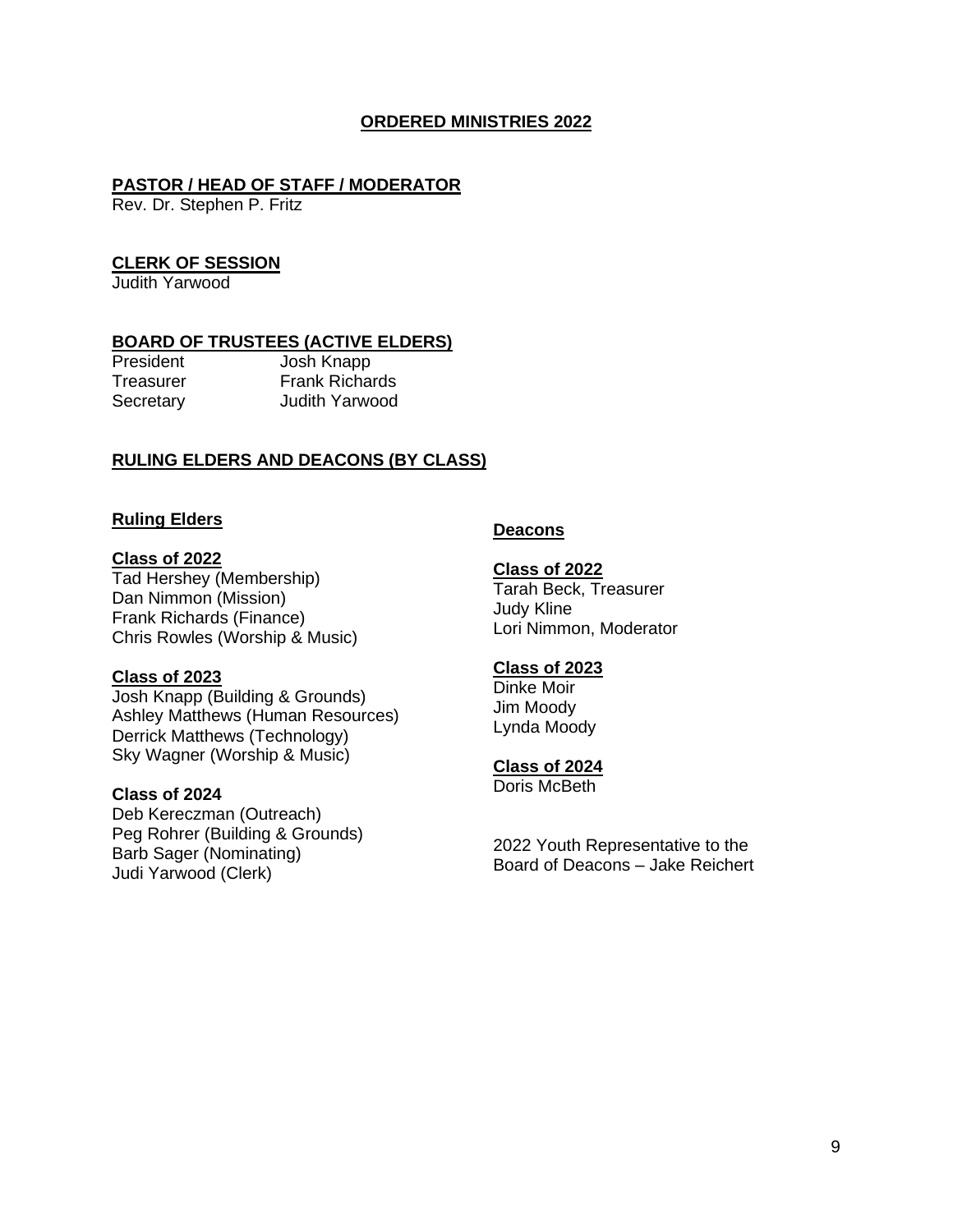#### **PASTOR / HEAD OF STAFF 2021 ANNUAL REPORT Rev. Dr. Stephen P. Fritz**

As we all know, 2021 proved to be a continuation of the Covid pandemic, which variously led to no in-person gatherings at the church or hybrid ministries using online technologies. Throughout it all Waysiders remained faithful, the staff did want they could in their areas of ministry, and the church remained open, engaged, and observant of changing protocols. Special thanks to Dr. Harry Kintzi who consulted with me at key moments from his medical perspective which I shared with the Session as discussions ensued during the year.

Let it be known that your elected ruling elders faithfully performed their oversight role in guiding this congregation across these challenging two-plus years, and that they continue to do so in 2022. They take their spiritual and administrative leadership seriously, and have prayerfully struggled to discern God's will amidst the advice of experts and needs of our people. They have wisely managed our finances and have been able to keep all staff employed despite a reduction in physical attendance. The congregation has demonstrated resilience, too, continuing in your giving, and stepping up in pledging financial commitment to our shared mission of Welcome, Worship, Wisdom, and Witness in this new year. Thank you!

At the start of this pandemic, Wayside was well positioned to expand our online ministries. Worship has been available virtually for some years because of the investment of financiers and know-how of tech geeks, with the encouragement of Session to open the channels as far as we could manage. When in-person gatherings were put on hold, conversations shifted to how staff and groups might not lose too much momentum, and even reach new friends online.

The maintenance of divine worship was of first concern, and we have not missed a single service. Your worship staff showed up every week for every service, whether we were uniting in a single combined worship service or offering our two distinct worship services. A special "shout out" to W & M Chair, Praise Band and Choir member, and all-around music lover Chris Rowles for being there to lead us in song all year without missing a beat! Our other Grace Notes band members also stayed the course throughout the changing seasons of the pandemic and protocols, and we have been blessed.

But it takes staff to support our volunteers' ministries. And so, I want to recognize our Executive Administrative Assistant Lynn Rising who never missed a day, and who adapted as necessary to meet current needs. She fielded your concerns and questions, assisted me as Pastor in addressing changing conditions, and kept the information and communication flowing. If the congregation ever felt in the dark it was not for want of weekly bulletins, monthly newsletters, Friday eblasts and midweek updates.

Janelle Pabon, our Music Director, boldly stood before us all year in testimony to her faith and commitment to excellence. She and Chris were the combined voice of the virtual congregation when no one was in the building on a Sunday morning. When we lost our Accompanist over the summer, Janelle stepped up to play the piano for both Sunday morning services. She literally "ran" our choir rehearsals - directing, playing live, and starting and stopping recordings. She accepted the challenge to do it all during the Christmas season, and she deserves our great respect and appreciation!

Our A/V Technician Derrick Matthews worked closely with Janelle and others at the A/V Desk in the sanctuary, livestreaming services and uploading them to the internet. He fielded "quality control" texts and emails during services, and managed not only video but three sets of sound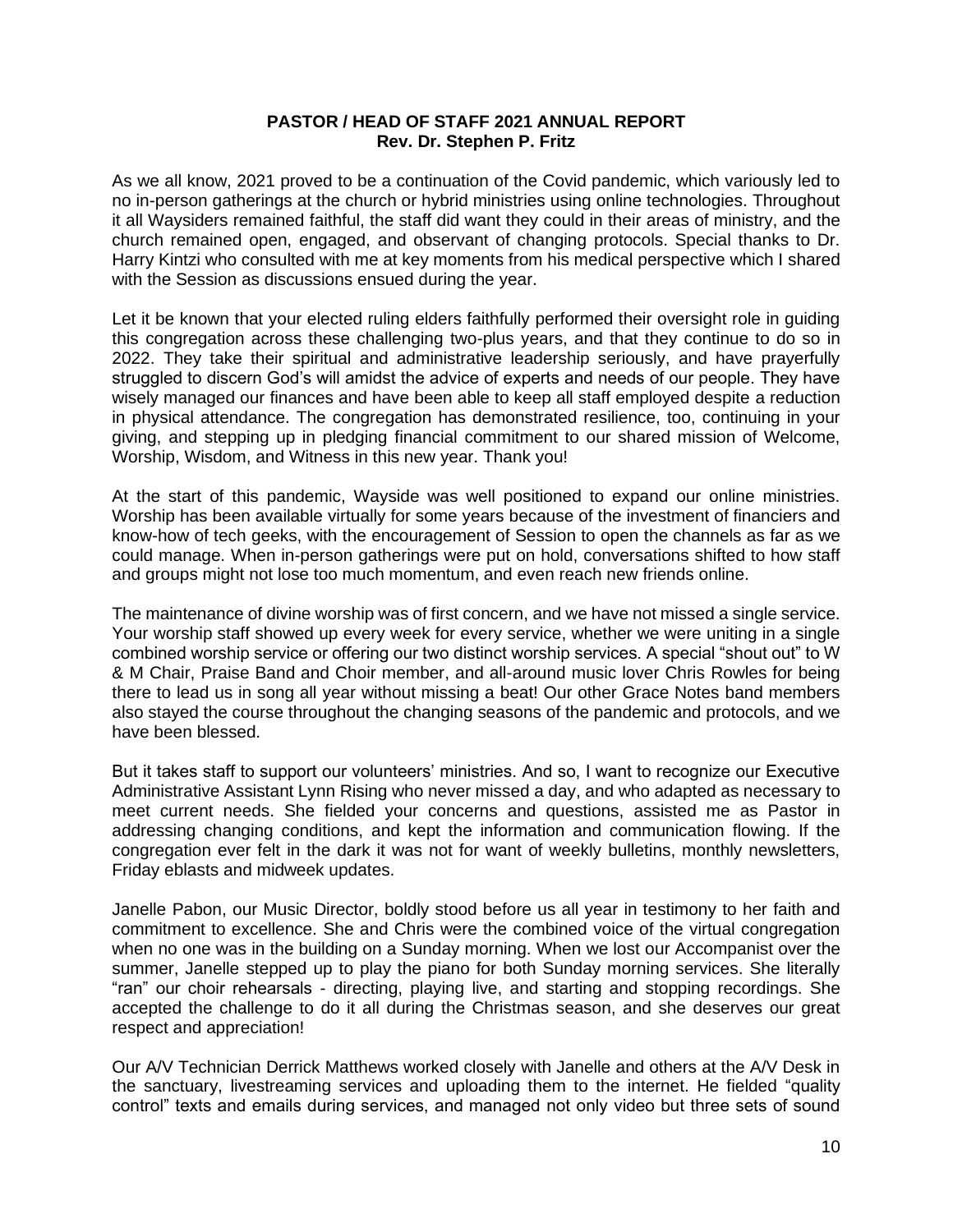levels for worshipers in the sanctuary, ear monitors for the band, and the viewers watching from home. With a new baby in the family, Derrick has taken leave from Wednesday evening rehearsals while non-member Michael McDonald (himself a music figure of note – check out "Christillow" on Facebook), has faithfully served in his stead. Derrick is still our guy on Sunday mornings performing the tech magic.

Wayside's ministry with children and youth has perhaps suffered the most during this pandemic with many families staying home. Michelle Hess covered the Nursery when we did have young children in the building, and assisted Sonja when needed. Otherwise, Michelle stepped up to help with greeting, protocol enforcement, traffic control, and all-around support when few others were available to help keep the church open.

Sonja Eckert's Director of Children's Ministry report tells how she crafted creative online gatherings and programs to keep young families connected and growing in the faith. What may not be so clear to the congregation is how much she did behind the scenes to increase my pastoral web presence and outreach through Monday Morning Sermon Summaries, Wednesday Evening Bible Surveys, and other occasional online posts. She has also worked closely with Brian Kocsi to keep our website up to date with info and links for the public to explore our various ministries. Most recently, Sonja has been assisting with our internet postings and online search for staff replacements.

Louise Duncan has been most accommodating as our Chime Choir, checking in with her chimers, delivering music for them to practice at home, and gathering her group for rehearsals and worship services as able. She has borrowed a set of bells from one of the other churches she serves, which Wayside has enjoyed for their fuller sound. However, it would take thousands of dollars to purchase the set, which is apparently an option if the money can be found.

It has been a whole year without our own church Sexton. Last winter Wayside entered a weekly arrangement with an outside company, and the building has been getting a thorough cleaning every Thursday morning since. But Session held off hiring a supplemental reduced-time Sexton until this year, so the little things and furniture moving have fallen on the few of us who are around. I have been re-ordering the church supplies and letting the B & G Committee know when there are other needs around the building. A number of Waysiders were proactive throughout the year to keep the building and grounds cared for: Shaun Bentz, who regularly handled the trash and debris removal from yard work; Bob McCreary, who has pursued security and physical repair projects; and Chuck Kereczman for quickly, quietly, and regularly showing up and doing what needs to be done!

We hired and lost our Youth Coordinator Kara Werner in 2021. She came in fast and hard, and left just as abruptly to follow God's call in her life. On her last Sunday in October, she shared her African mission trip taken with her daughters over the summer, and we saw the depth and commitment of her Christian faith. For the time she was with us she diligently taught God's Word and sought the heart of our youth, meeting with as many or few of them as were willing and able to connect. She and I co-taught the spring Confirmation Class, and I think we as much enlightened her on Reformed Theology as we prepared the youth for their own continuing journey of life and faith as members of the Presbyterian church.

Our last staff member to mention is Deb Konupka. She had been our accomplished and beloved accompanist for services and concerts with Grace Notes but needed to take a full time job with benefits elsewhere. She was always prepared, faithful, and fun to have at the piano or Clavinova, whether providing music for traditional or contemporary worship services or Grace Notes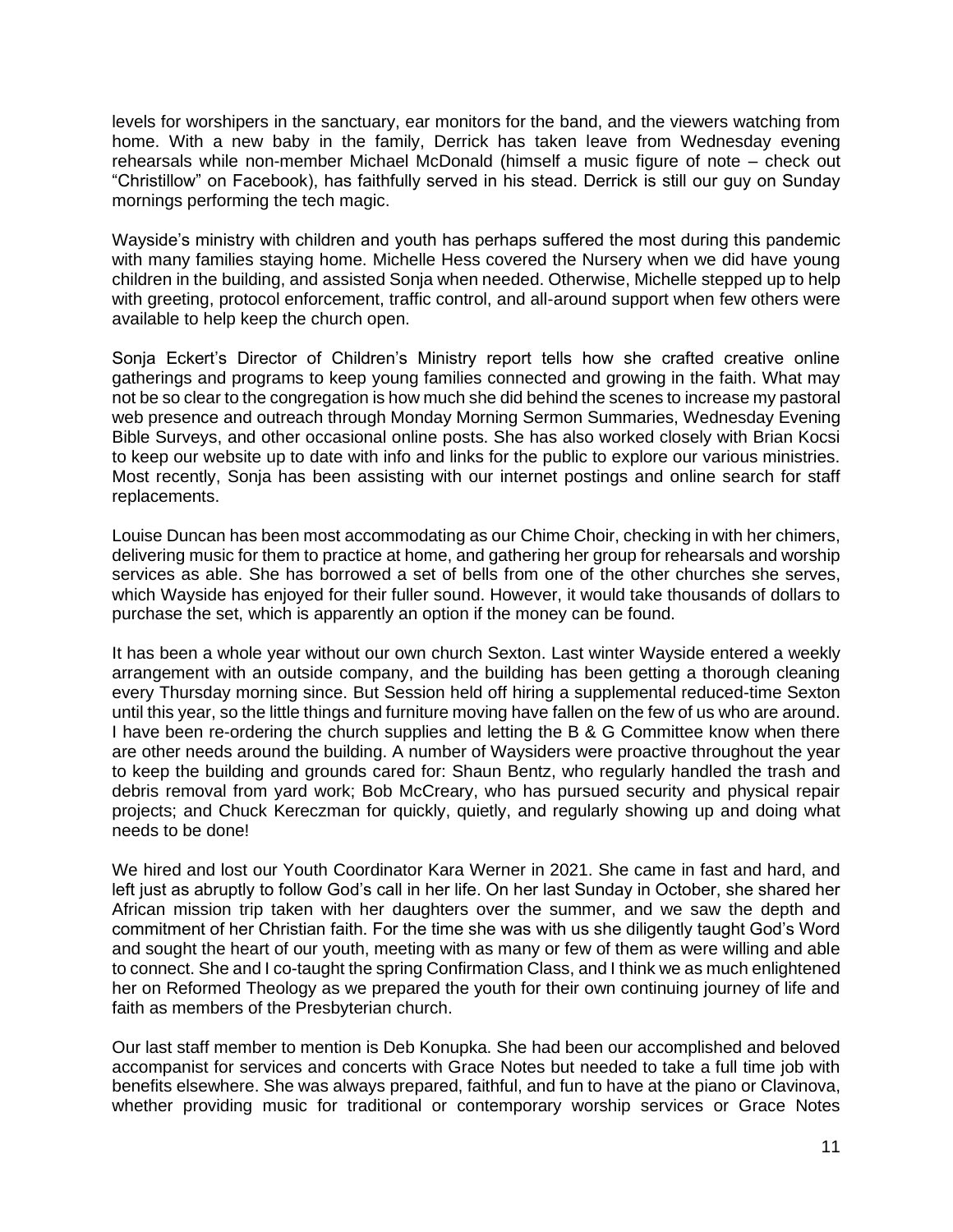concerts. Her position is proving to be hard to fill, with no further candidates to interview at the time of this writing.

As your Pastor/Head of Staff, and only fulltime Wayside employee, I have been doing my best to stay the course while listening to competing voices on the pandemic and continuing to preach, teach, counsel and administrate whether in person or all virtual. Session meetings have sometimes been difficult, in-person visits have been few and far between, and online meetings have increased with plans usually couched as "if the way be clear." On many occasions and in various ways I have invited the congregation to invite me for a pastoral visit. Some have, but most have been silent or informed me that it seems best that I do not move too much in and out of homes and hospitals.

I have been encouraged in particular by Deb Kereczman to think outside the box during the pandemic, to offer Drive-Thru Communions and always seek to connect other groups in the church for more robust experiences. She is caring, creative, and consistent in seeking ways to bring more people to Christ as Chair of the Outreach Committee, and I often turn to her for her wisdom in planning events and meeting more needs.

Whenever asked or needed, I connected this past year with full committees, chairpersons, or inquiring persons of our congregation to keep the church as fully functioning as possible. On the presbytery level I attended all formal gatherings either in person or on Zoom. I continued to serve as the longtime Chair/Moderator of the Connecting our Ministry Commission charged with consulting with pastors and church sessions in matters of protocol, conflict, or transition. Though no longer the Chair in 2022, I remain a Commission member in this new year. I have shared in decision making on presbytery's pandemic advice to congregations and have not always agreed. The Rev. Drs. Erin Cox-Holmes (Executive Presbyter) and Michael Wilson (Stated Clerk) know Wayside to be a strong and committed partner in our shared ministry.

I am kept accountable at my pastoral post by the Spirit of God, your elected ruling elders, and my own conscience. Each month I submit a report of my activities to Session. Below is a condensed version of the numbers for your review.

Finally, I join you in prayer for our brave and faithful health workers, an end to this pandemic crisis, and a return to a robust Wayside ministry *"where God is glorified through growth of our congregation, care of the souls entrusted to us, and service to our neighbors."*

Snapshot of 2021 Pastoral Activities.

**Small Groups Involvement: 14 Total.** Singing with the choir during a limited part of the year, and providing music with Chris Rowles the Sunday after Christmas.

**Special Services: 31 Total.** Includes Ash Wednesday, Maundy Thursday, Easter Sunrise, Confirmation and Christmas Eve worship services; Communion in-person, drive-through and home visit; Co-officiated with Rev. Larry Moir the baptisms of his grandchildren Julianna and Bekof Moir, Officiated Memorial Services with and without interments for Nancy Regensburger, John "Jack" Kepple, William "Bill" Frick, Alan Beavers, Carol Diehl, and non-members Wyatt Sullivan, Robin Young, Doris Murphy, Judith McCall, and Martha Davis.

**Visitation (limited in person): 134 Total.** Includes Hospital, Residence, Office, Telephone, and extended Texting.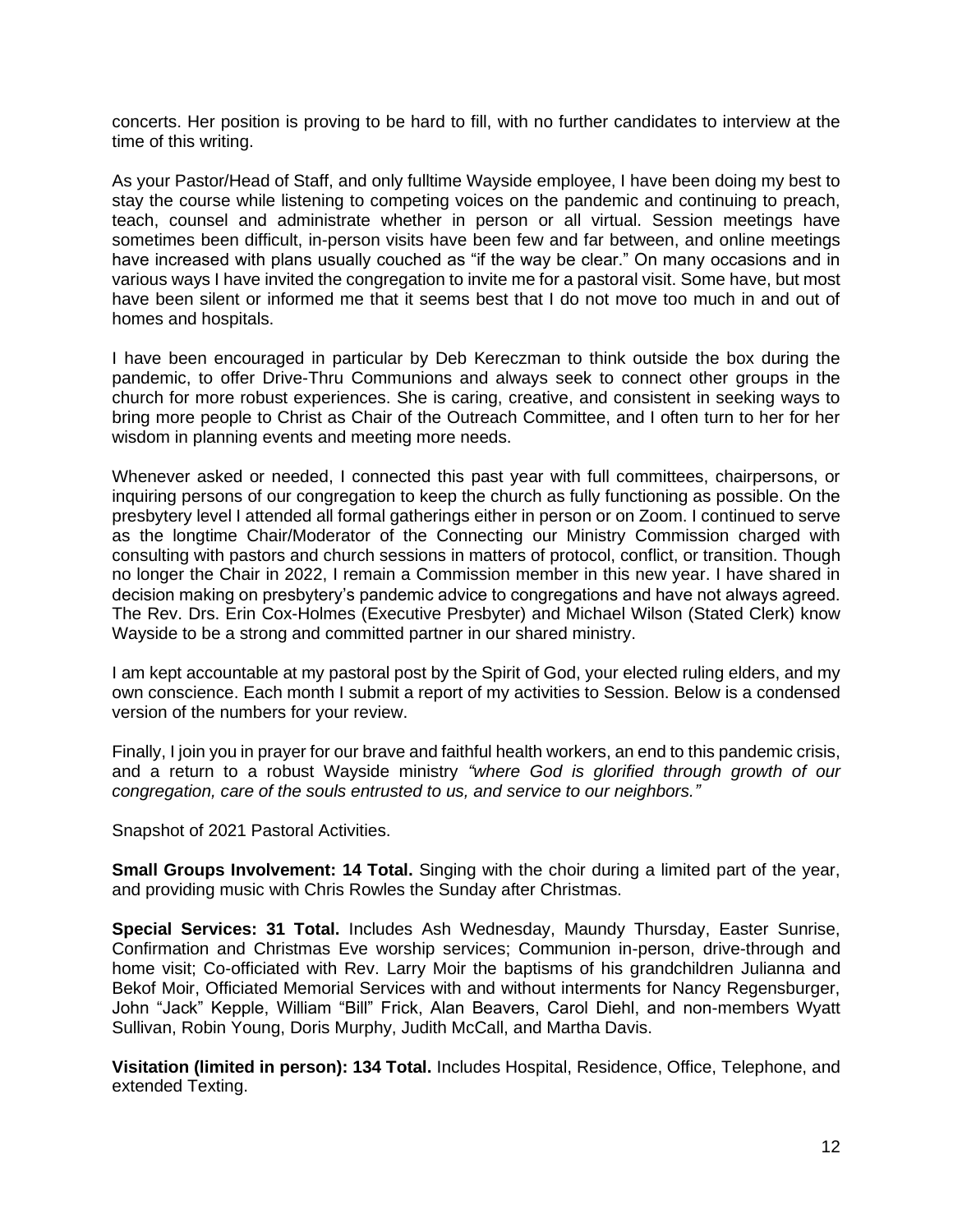**Teaching: 68 Total.** Includes Livestreamed weekly Sermon Summaries, Bible Surveys, Confirmation Class, Officers and Nominating Committee Orientations.

**Meetings: 150 Total.** Includes Wayside's Session, Congregation, Committees, Staff, Covid and Security Consultations & Personnel Interviews; Presbytery Meetings and service related to the Connecting our Ministry Commission (Chair), and a few community liaisons.

### **For Information Only:**

Took all Leave for Vacation and Continuing Education per Terms of Call Celebrated Sexton Tim Kauffman's retirement; assisted in hiring The Home Cleaning Crew Served as Host for many Zoom meetings of Wayside and Presbytery groups Ordained and Installed Officers during virtual services Moderator virtual joint meeting with Session and Board of Deacons Competed the Annual statistical Report Supported Grace Notes Concerts; served as Waystock's MC Tested Negative for Covid during contact tracing earlier in pandemic Participated in Spring Work Day Attended a parishioner's celebration Remained in good health throughout the year, but with increasing management stress Supported Trunk 'n Treat Attended a non-member funeral Helped serve Community Meal with Mission Committee at Columbia Attended Richards Energy Seminar (Wayside is a client) Supported Celtic Christmas Concert by Fire in the Glen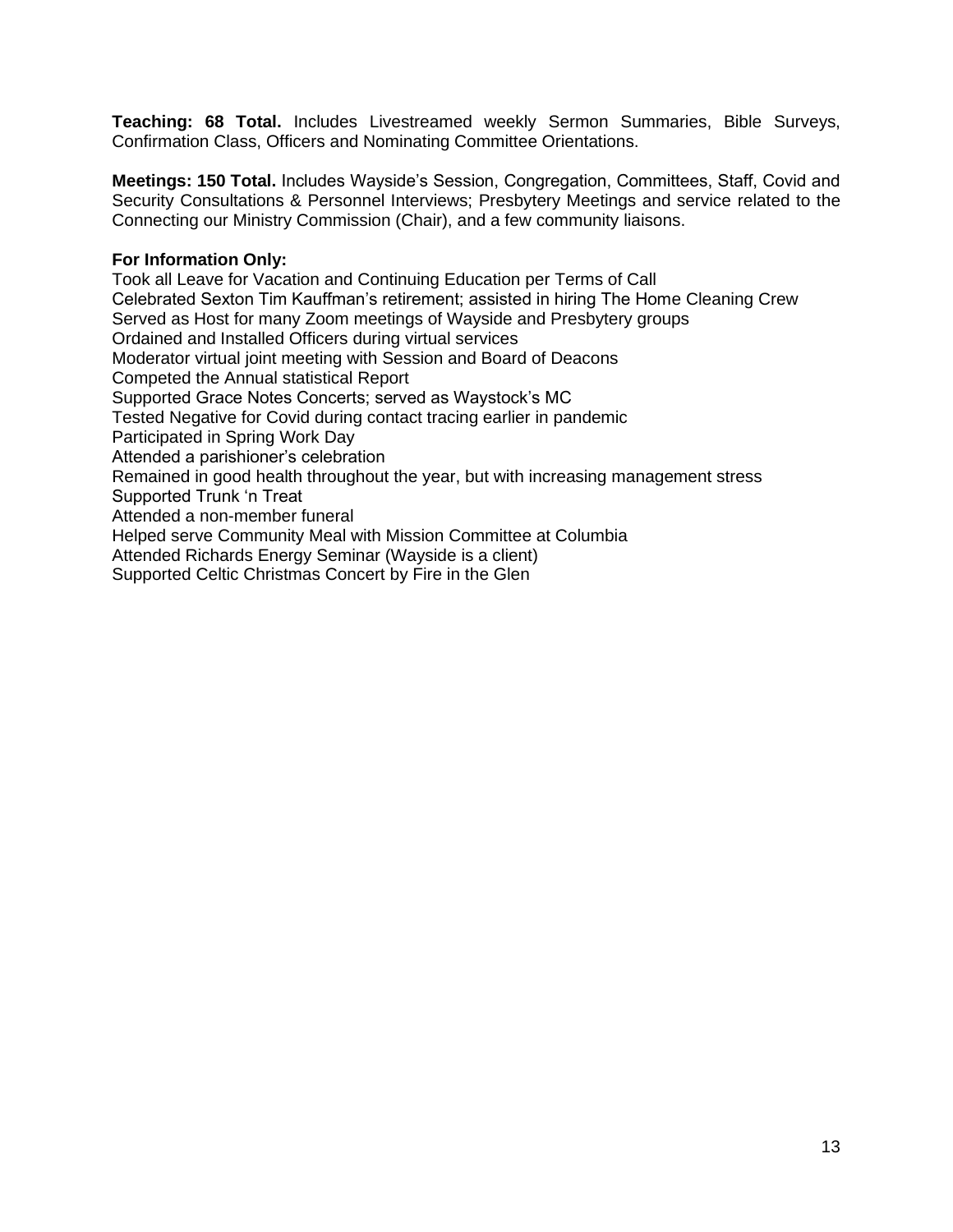

#### **WELCOME TO WAYSIDE!**

Comprehensive Organizational Overview

**Our Name:** Wayside Presbyterian Church *"Were not our hearts burning within us while he talked with us on the road and opened the Scriptures to us?"* (Luke 24:32, Emmaus Road Easter story)

**Organized:** June 2, 1985 by The Presbytery of Donegal of the Presbyterian Church (U.S.A.) *www.pcusa.org, Louisville, KY / Incorporated August 15,1985*

**The Great Commission:** *<sup>19</sup> Therefore go and make disciples of all nations, baptizing them in the name of the Father and of the Son and of the Holy Spirit, <sup>20</sup> and teaching them to obey everything I have commanded you. And surely I am with you always, to the very end of the age."* (Matthew 28)

**Our Mission:** Committed to knowing Christ and making Him known. *(adopted mid-late 1980s)*

**Our Vision:** Wayside Presbyterian Church is a vibrant community of Christian warmth & joy, where God is glorified:

-through GROWTH of our congregation, by increasing numbers of members and participants, by expanding and fully utilizing our facilities and developing new ministry,

-by NURTURING the Souls of our members, neighbors and community through discipleship training and spiritual development,

-and by trusting the Spirit of Christ to guide us in SERVICE to our members, neighbors, community and world. *(adopted 2002)*

#### **Our Core Ideology/Purpose (Mission/Vision/Core Values):**

*Wayside Presbyterian Church is . . . "a community of faith, committed to knowing Christ and making Him known . . . where God is glorified through Growth of our Congregation, Care of the Souls entrusted to us, and Service to our Neighbors."* 

*Our Core Values in a WORD: Word of God, Outreach, Relationships, Discipleship.*

**Our Strategy:** "The Four Ways" or "The Four Ws" (adopted ~2010)

Welcome – *koinonia* (hospitality, invitation to community & communion) Worship – *kyrygma* (proclamation of the Word of God, sacraments) Wisdom – *didache* (teaching & learning) Witness – *diakonia* (service & outreach)



*The Four Ws = Four ways people can access Wayside's ministry and live out their faith Form a Cross = Wayside is a Christian Ministry Center red Dot = Christ is at the heart of who we are and what we do (intersection)* (Luke 24:13-35) *Inner Star = Christ is ever our Guiding Light*

#### **Our Strategic Goals:**

(1) Security/Safety; (2) High Quality Worship Experiences; (3) Increase Passionate Spirituality; (4) Enhance Children and Youth Ministries; (5) Create Balance Across Ages & Stages within the **Congregation** 

**Ministry Teams:** Congregation (a corporation); Session (a "council", doubles as the Board of Trustees), Committees, Board of Deacons, Presbyterian Women (PW), task forces, champions & supporters

*Revised January 29, 2020*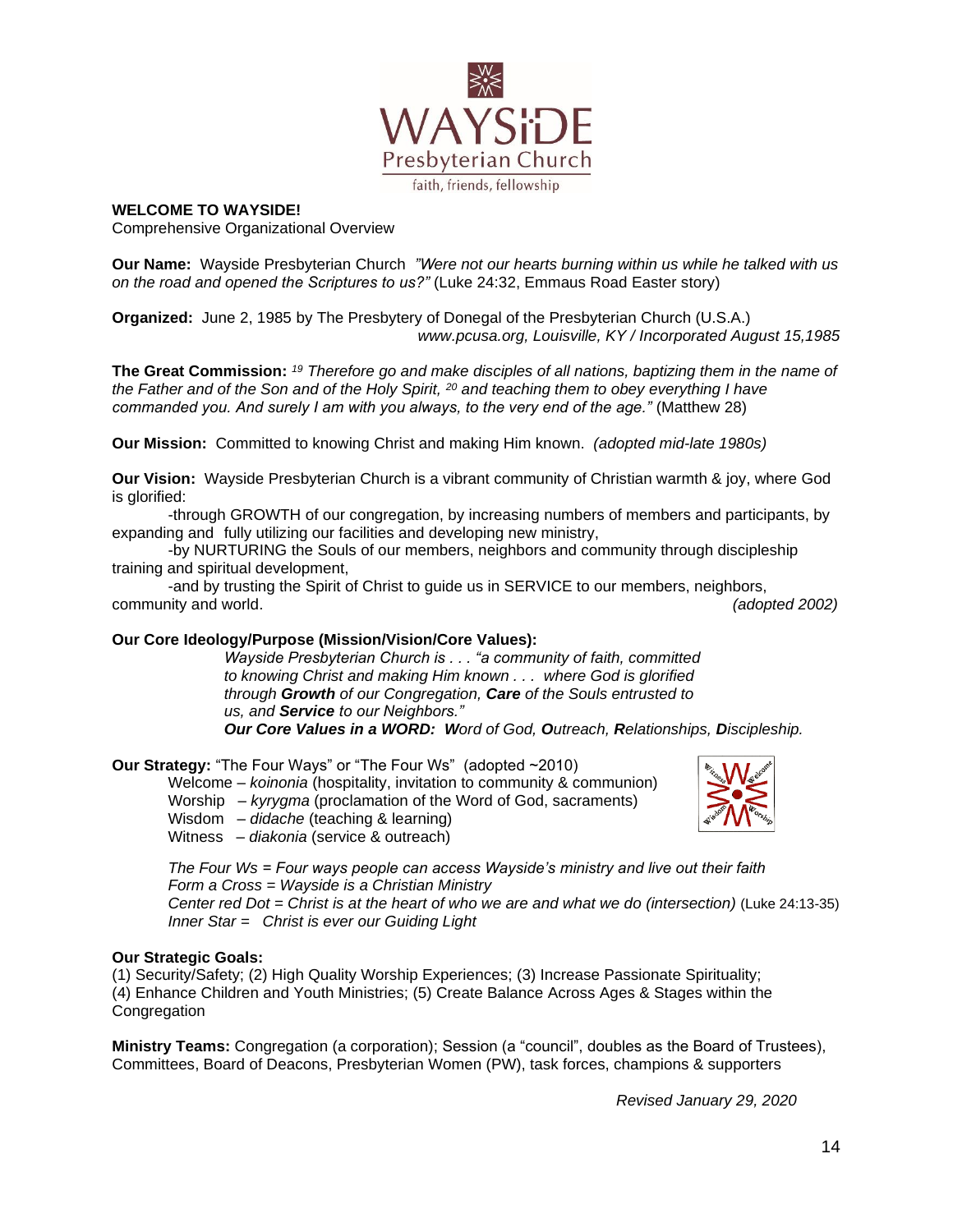#### **Board of Deacons**

In 2021, the Wayside Board of Deacons was comprised of the following members: Moderator/Shepherd Group Organizer: Lori Nimmon Treasurer: Laurie Martin Secretary: Pam Armold Youth Representative: Connor Nimmon Tarah Beck, Judy Kline, Doris McBeth, Dinke Moir, Jim Moody, Lynda Moody

The year 2021 brought continued changes and challenges to our church and community due to the pandemic. The Board of Deacons stayed connected and communicated via email and in-person meetings. The Deacons serving in 2021 showed a strong commitment to Wayside and helping others. Each showed compassion and understanding towards those in need on a continuous basis while remaining sensitive to the diverse levels of caution amongst Wayside members. I thank each of them for their time and service.

The Deacon financial information is as follows. The year began with a balance of \$3,025.42 and saw a total deposit from contributions of \$2,850.00. With these funds the Deacons were able to provide families in need with \$550.00 in gift cards, \$963.04 in payments made, and \$251.88 spent on flower arrangements. The year ended with a balance of \$4,110.50.

The Deacon's "Ministry of Compassion" for 2021 saw several families being assisted with various needs. We were able to provide prayers, meals, visits (some outdoors with social distancing), cards, and telephone calls to individuals/families needing support throughout the year. The Deacons sent Christmas cards/greetings to each member of the church. Beautiful flower arrangements were personally delivered around the holidays to members who may have experienced a particular tough year or had not been able to return to in-person services and therefore might be feeling disconnected to the church family. As a result of the lessened in-person interaction, the Deacons connected with members via email, phone calls, or cards throughout the year.

Congregational communications were maintained through Shepherd Groups, organized and assigned to Deacons alphabetically. The prayer chain, coordinated outside of the Board by Linda Anspach, continued to be implemented through a combination of phone calls and emails. This past year saw the continuance of the tradition of placing artificial roses at the front of the sanctuary to announce a newborn (red) or a death (white). Due to Wayside's fluctuating state of attendance, the Deacons did not provide rides during the 2021 year. Those typically receiving rides to Sunday services were contacted and expressed not yet being comfortable returning to services. Members were kept aware of how to access Sunday worship services virtually if not attending in person.

Deacons participated in the preparation of the elements for the Lord's Supper for three combined services and two additional Sundays with two services resulting in the total number receiving communion being 287. Communion dates occurring January through May were prepared by the pastor. Following pandemic precautions, communion was offered by way of individual prepackaged elements. In 2020 Betty Lentz and Louise Plakans became specialized Deacons involving administering communion to homebound members in accordance with the Book of Order. Due to continued pandemic precautions, this role was not utilized in the 2021 year.

Three Deacons completed their term at the end of 2021: Pam Armold, Laurie Martin and Doris McBeth. Youth Representative Connor Nimmon also completed his term. Doris McBeth agreed to serve another term and therefore will continue on the Board of Deacons.

Respectfully submitted, Lori Nimmon, 2021 Deacon Moderator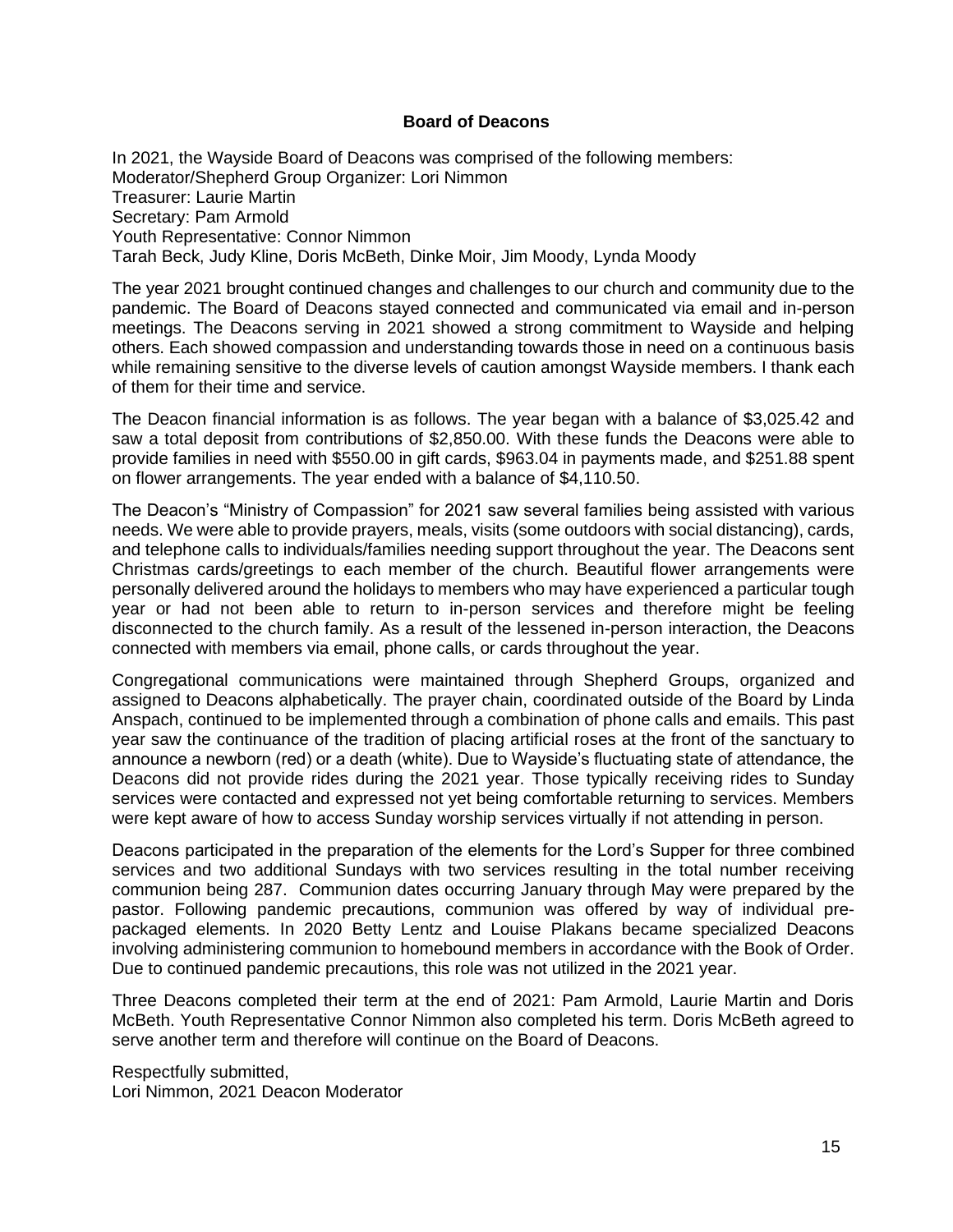## **Building & Grounds**

The Wayside Session Building and Grounds Committee had an eventful and challenging year in 2021. The Committee welcomed the continued service of Joshua Knapp as chairperson, along with members Chuck Kereczman, Bob McCreary, Peg Rohrer, Fred Pargeon, Bob Leabhart and Barry Gilbert.

The Committee stayed active and met regularly throughout 2021 despite the pandemic, increasingly in person as the pandemic ebbed and flowed. Some of the major activities of the Committee in the past year include:

1. Planning and carrying out the annual Spring Work Day in April. Committee members and Wayside volunteers performed general landscaping and "area beautification" of the Wayside grounds. The Memorial Garden and planting areas were weeded and sprayed, bushes, flowers and trees trimmed and pruned, and 12 scoops of mulch were spread with shovels, rakes and wheelbarrows, all by our awesome group of members and volunteers.

2. Members pressure washed exterior walls and siding of the church building around Memorial Garden, and cleared unused objects from the Garden.

3. The Committee participated in the development of a plan and budget for, and ultimately in the interviewing, selecting and engagement of, a commercial cleaning service, necessitated by the retirement of the church sexton in 2020.

4. The Committee reviewed, processed and approved several facility use requests by outside organizations and third parties, consistent with Wayside's approved and pandemic protocols.

5. Committee members volunteered to address various minor maintenance issues as they arose, both in and around the church building and property, including repairing a leaky toilet, repairs of rotten window frames in the sanctuary and of damages to exterior doors.

6. Committee members assisted and supported other Wayside committees in their mission and projects.

Josh Knapp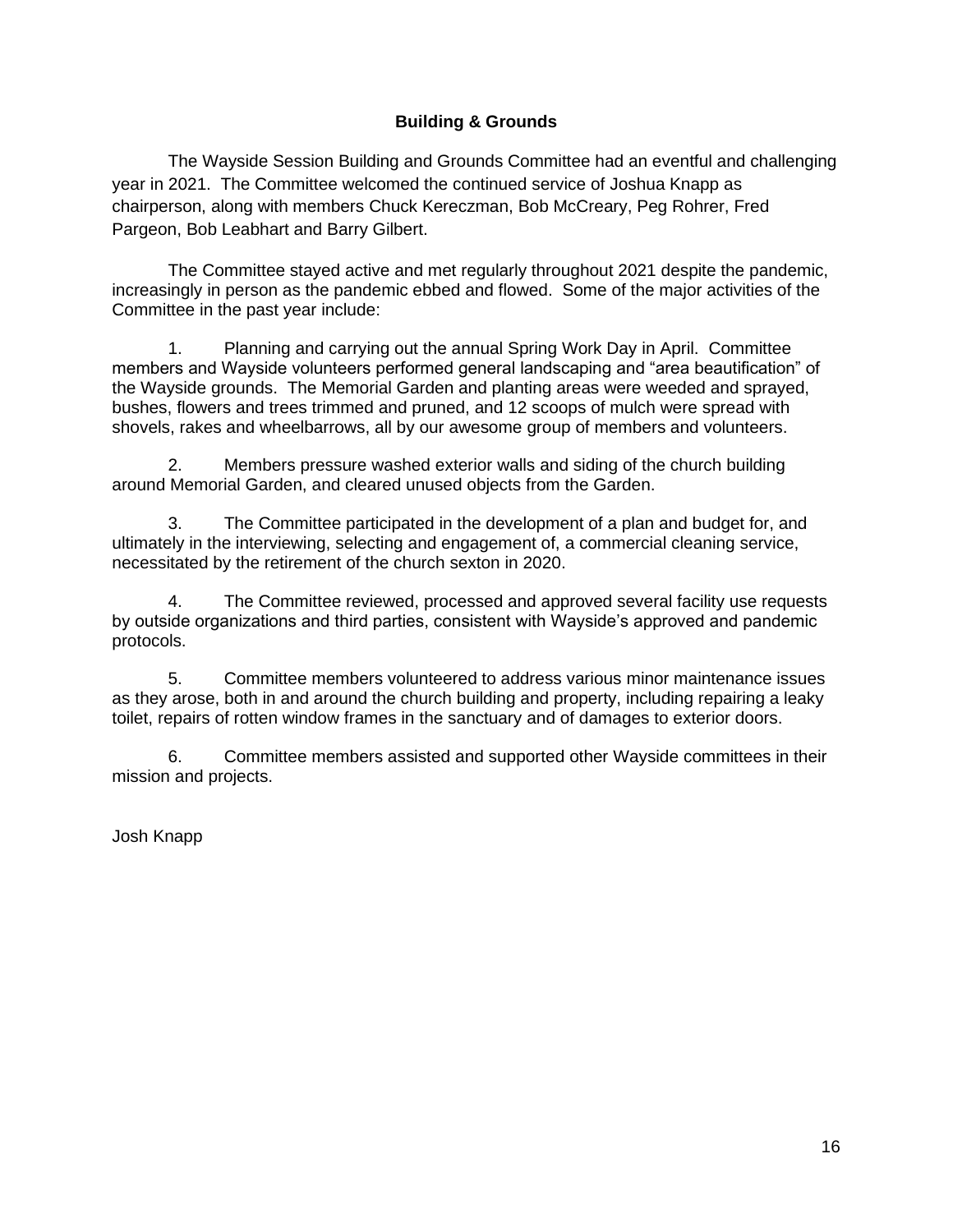#### **Christian Formation**

This year 2021 had both its ups and downs. The Christian Formation Committee, with the help of volunteers and our church staff, continued providing education for the children, youth, and adults as able. As you can see by the reports which follow, ministry with the Nursery, Elementary, Youth, and Adults continued in various ways to help meet the needs of our congregation. Also, while inperson gatherings were often curtailed, our leaders had several different ways of meeting needs, mostly using Zoom & Facebook online technologies. However, to keep it going we are in the process of looking for a new Youth Coordinator and youth volunteers. So, if you are interested in becoming a volunteer, on any of the age levels, please let our committee know. And thank you for your complete support.

Pat Matos, Chair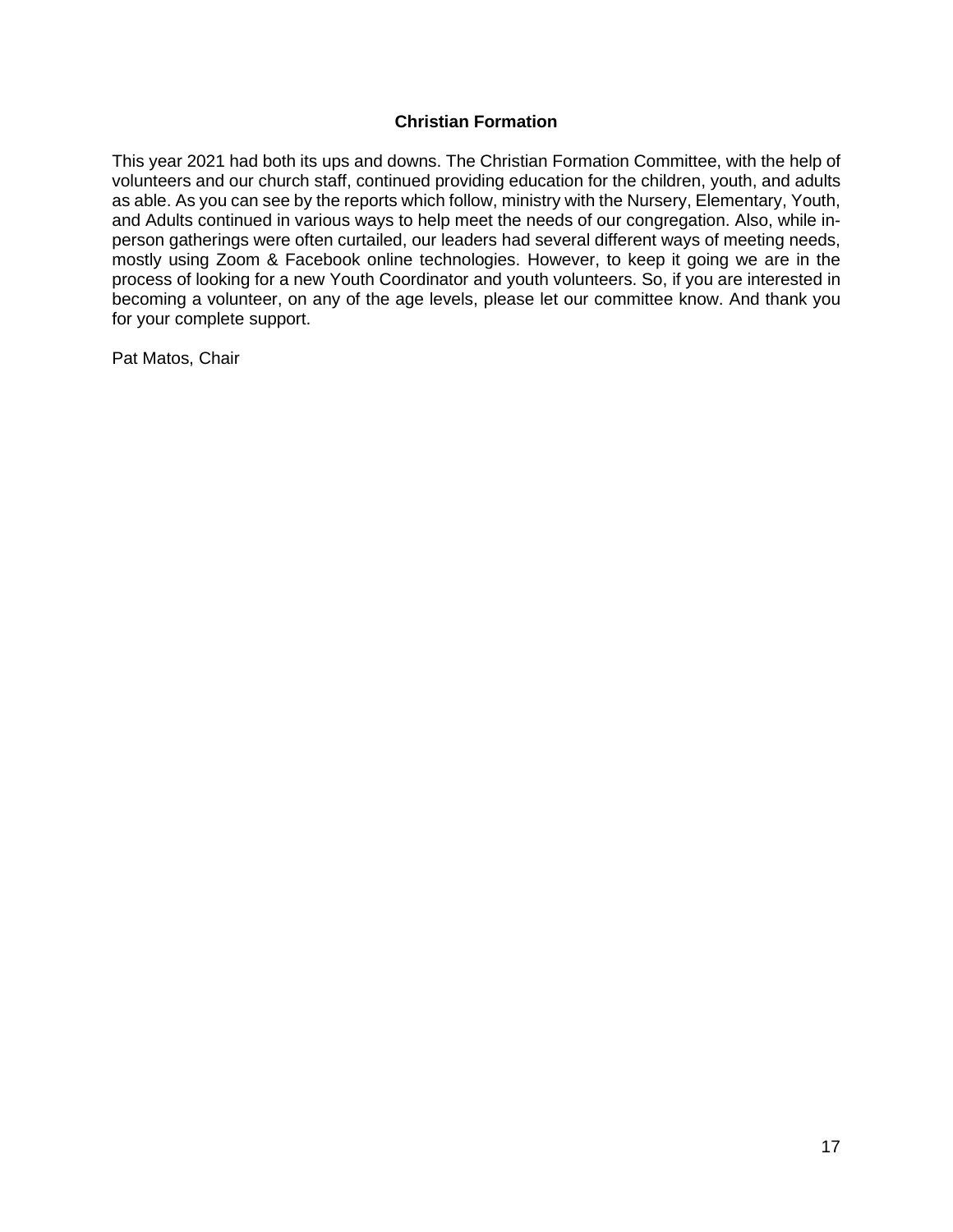#### **Nursery Coordinator**

The year began being in lockdown with lessons being done virtually. Between Sonja Eckert and me, we had a mixture of object lessons along with devotionals to give children variety. Use of videos started off strong, but toward the end, viewership was very low to near zero viewers. This downward trend of interest with students was seen in schools as well as the church, where children were getting tired of looking at the screens for class and other activities and even some dance classes which had moved online. In March the church had reopened, and the children were eager to get back together on Sunday mornings. All of the elementary level children were combined together for the main activities and lessons. For the story time, I would take the younger crew and Sonja the older crew for age-appropriate telling of the Bible story, and for questions and answers. We would then gather the children back together for group activities. At this stage, each child had their own bin of craft items that would be needed, so unless they were family members, they did not share in observance of covid protocols.

In April, family devotions started and the object lessons ended. The addition of lesson kits were added for the nursery children who were not attending in person. In the month of May we had planned a field day for families but it had to be cancelled due to a lack of available families willing to participate. In the middle of the month of May, I took vacation leave to participate in my graduation at Liberty University where I received my Bachelor of Science in NextGen Ministries. The rest of the summer we scheduled activities, but conflicting family needs throughout the church prevented most of them occurring.

With the beginning of the school year we had a core group of children participating between nursery and children's ministries, including Sonja's children, Marcella, Eli, the Holseys' children, and occasionally another little Eli. I assisted Sonja in planning lessons and taught as needed per changing schedules. Sonja and I set up a photo booth at Trunk 'n Treat, which was well received by the attendees. I discussed with Pastor Steve the lack of children attending in person during the 9:30 Sunday morning hour, so we focused our children's ministry at the second hour of 11:00. We encouraged families to participate at that time. We agreed to close the nursery for the first service, which wasn't being used, and which gave me the opportunity as a seminary student to gain some worship leadership skills at the traditional service. I did not receive pay for the time I was in worship leadership, but only for my staff responsibilities at the second hour when I returned to help Sonja with the children and their lessons.

Michelle Hess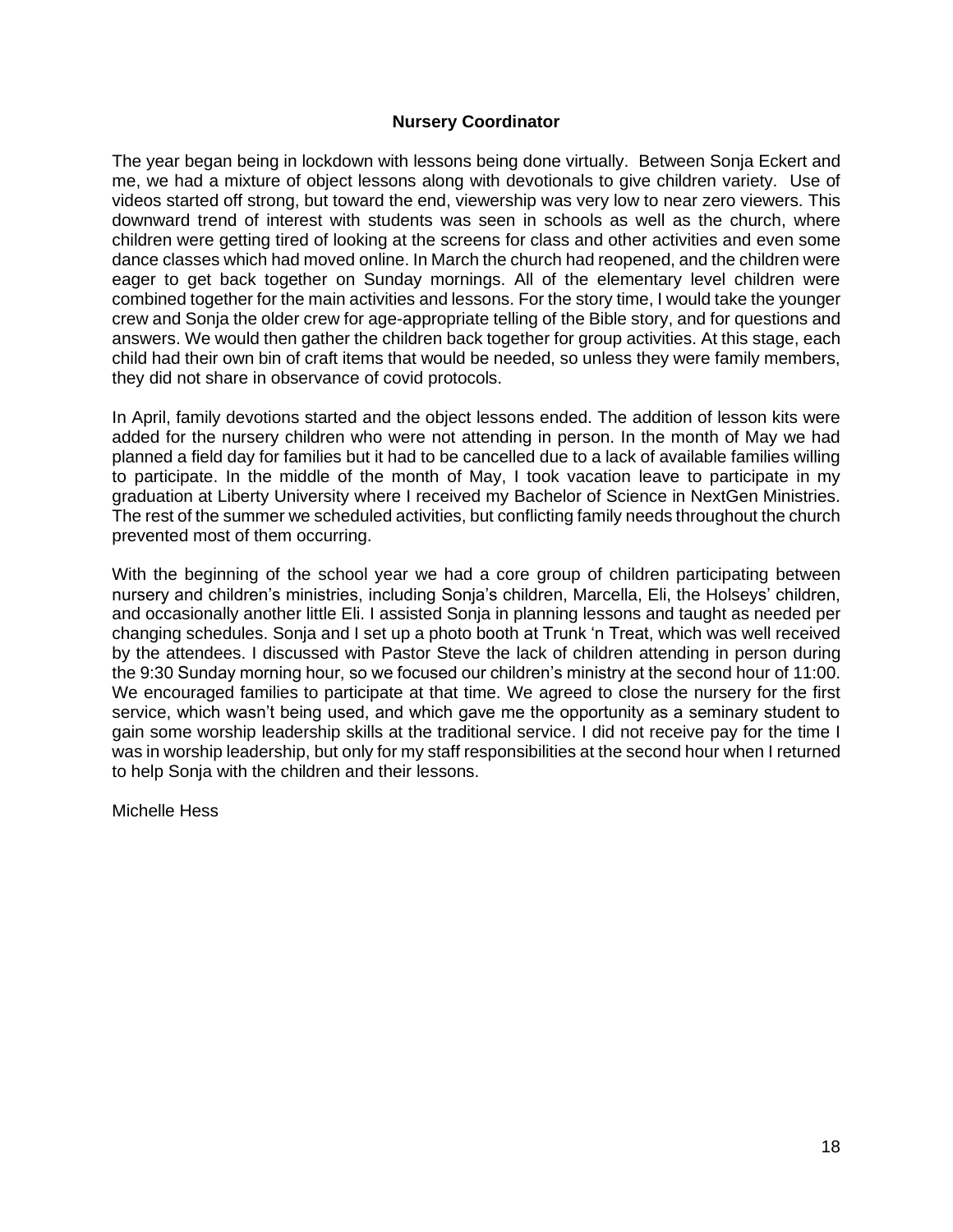#### **Director of Children's Ministry**

#### **January - May**

The Children's Ministry began the year entirely online until Session approved a partial reopening for March. Before this approval, Michelle Hess and I continued sharing our digital content. We took turns meeting the kids online through scheduled hangouts on Zoom. The K-3rd Grade group had seven children participating, while the 4th-6th Grade group had three kids. I prepared materials, recorded myself and then uploaded Godly Play lessons for Sunday morning. Michelle Hess prepared her materials for Facebook LIVE Object Lessons on Wednesday evening. I also led LIVE Friday Afternoon devotions for parents. The first series, Growing Kids with Character, and the second series, The Lenten Experience, were both well received online.

Kids Life was then created for in person gathering during the 11 AM service. This was available only for children Kindergarten thru 6th Grade. An all-age group of at least 10 students attending, Michelle and I would begin as a whole group, break off into small age groups for readings and discussion, then return for whole group games.

A Family Fun Afternoon event was held in March. Four adults and eight children attended in person and participated in Easter games, crafts, and a take home activity.

After evaluating our in-person response versus our online interaction, we decided to drop the Zoom gatherings and LIVE object lessons while increasing our online content for children and resources for parents. This also allowed the ministry to prepare for our summer series and single service time frame.

#### **June - August**

The A.M. was the children's gathering time during the summer service. Michelle Hess and I led a small group outside in the pavilion allowing us to use the playground, have snacks outdoors and lead lessons following the theme, God & Nature. This full hour gathering fulfilled my concept of "pray and play".

Vacation Bible School (VBS) was not approved by Session this summer. To continue with the God & Nature theme, family outing opportunities were scheduled each week during the month of July. Some events were creek stomping and evening firefly catching. Participation included two families, two adults, and eight children. A Campfire at Wayside was planned for in August to end our summer series.

During these months, I shared daily happenings on the Wayside Kids Facebook page. Throughout the week, visitors could see Sunday Highlights - sharing scripture and facts on bugs, Weekly Wisdom - Bible verses from our lessons, family tips on discipling our youth at home, a family craft or activity, an interactive "Would you rather…" post and my Saturday video series, *Come Follow Me.*

*Come Follow Me* is a series that I put together for all ages. Viewers would follow me into our local surroundings discussing everything from weeds, bugs, herbs, and fruit. I would take the topic and pull a verse or story from the Bible and ask those watching, how we could use that lesson in our daily life. Although many did not comment on a video, it earned a lot of views throughout the summer. I truly enjoyed this online component and aim to do more with it in the future.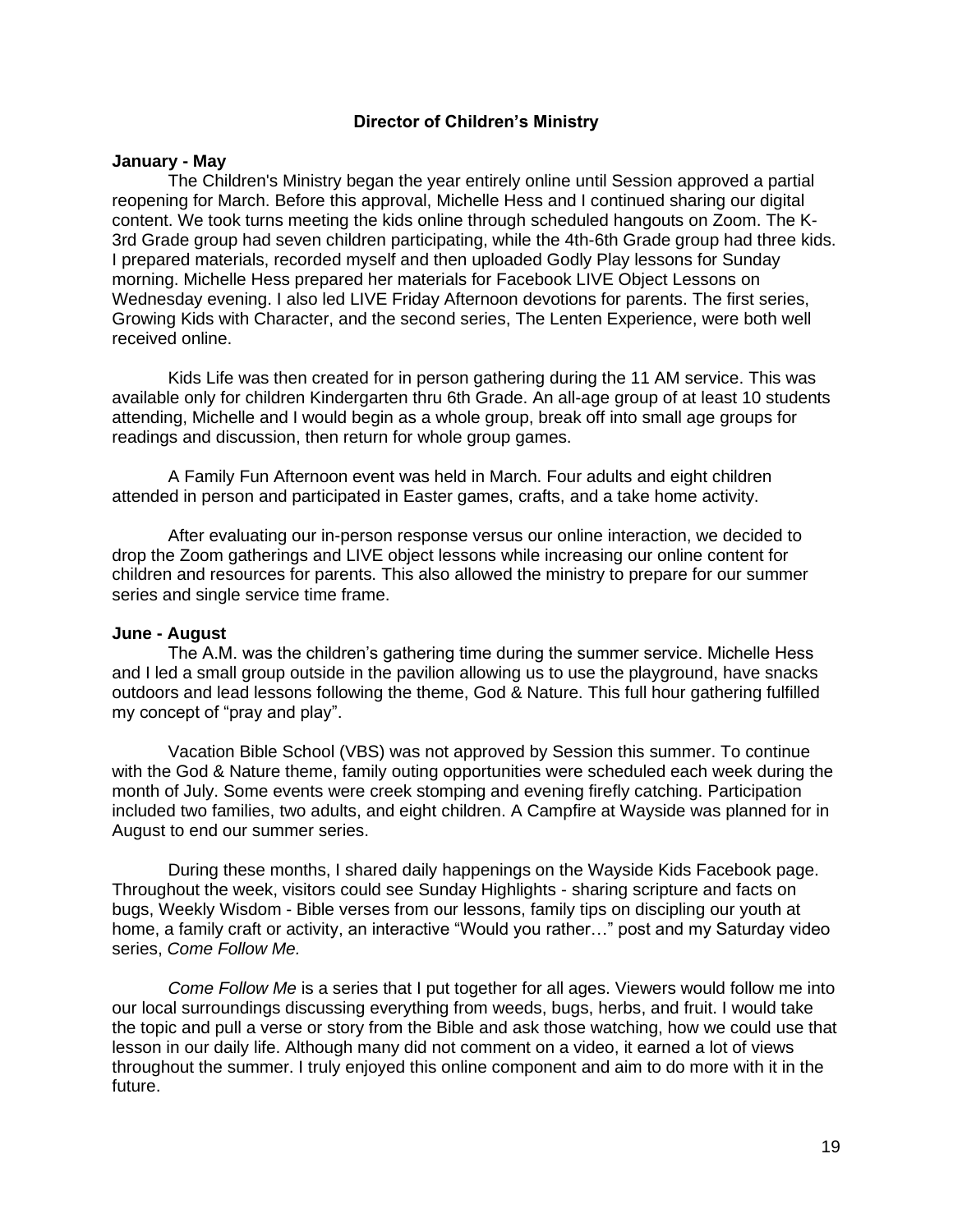#### **September - December**

Come September, Session decided that our school year program, IGNITE, would not be held on Wednesday evenings. During this time, I focused on in person planning for Sunday and online planning for Wednesday. Our volunteer base at this point was only three adults interested for Sunday morning.

Children's ministry would be held during the 11 AM service. We chose an intergenerational approach, allowing the kids to begin in service with their families and present attendees. The children would then be dismissed following the Kids Message. Michelle Hess and I would continue to lead an all-age group, while breaking down into small group discussions. Our average group attending was between eight to ten children. During the month of November, Pastor Steve and the Christian Formation Committee decided to no longer staff the Nursery during the 9:30 service on Sunday. Michelle Hess was not receiving any nursery age children since the transition to two services. Pastor Steve offered to provide Michelle with opportunities to assist in worship leadership during the traditional service.

Children's ministry was present during two community events. Michelle Hess and I provided games and crafts for children at Waystock. We also created a seasonal photo booth setting for families to use at Trunk-and-Treat.

Online, I continued *Come Follow Me* in September and October. The focus was based on our senses switching from summer to autumn. I decided to take a break and create material centered on gratitude and the coming of Jesus' birth for November and December. Much of the same content was posted throughout the week such as bible verses, parent resources, and fun Friday questions.

During November and December, a small group of us would meet Wednesday evenings for a Bible lesson plus games and crafts. This was known as Gather to Give in November and Wednesdays at Wayside in December. A total of ten would participate in these gatherings.

In addition to maintaining the ebb and flow of a ministry that now had a strong online presence while safely easing into in person gatherings, I also found myself working behind the scenes more and more. Some strengths I personally have acquired along the way are writing scripts, editing real time videos, responding quickly to Facebook LIVE errors, managing three Facebook pages, learning how to "boost" content across state lines, creating banners for advertisements and freshening up the Wayside website.

I like to believe I have welcomed this digital age with open arms and an open mind. I will take all that I have learned and continue to use it and grow with it. I anticipate the revival of our children's ministry with many bright eyes and smiling faces. I hope you will take that leap with us into 2022.

Sonja Eckert Director of Children's Ministry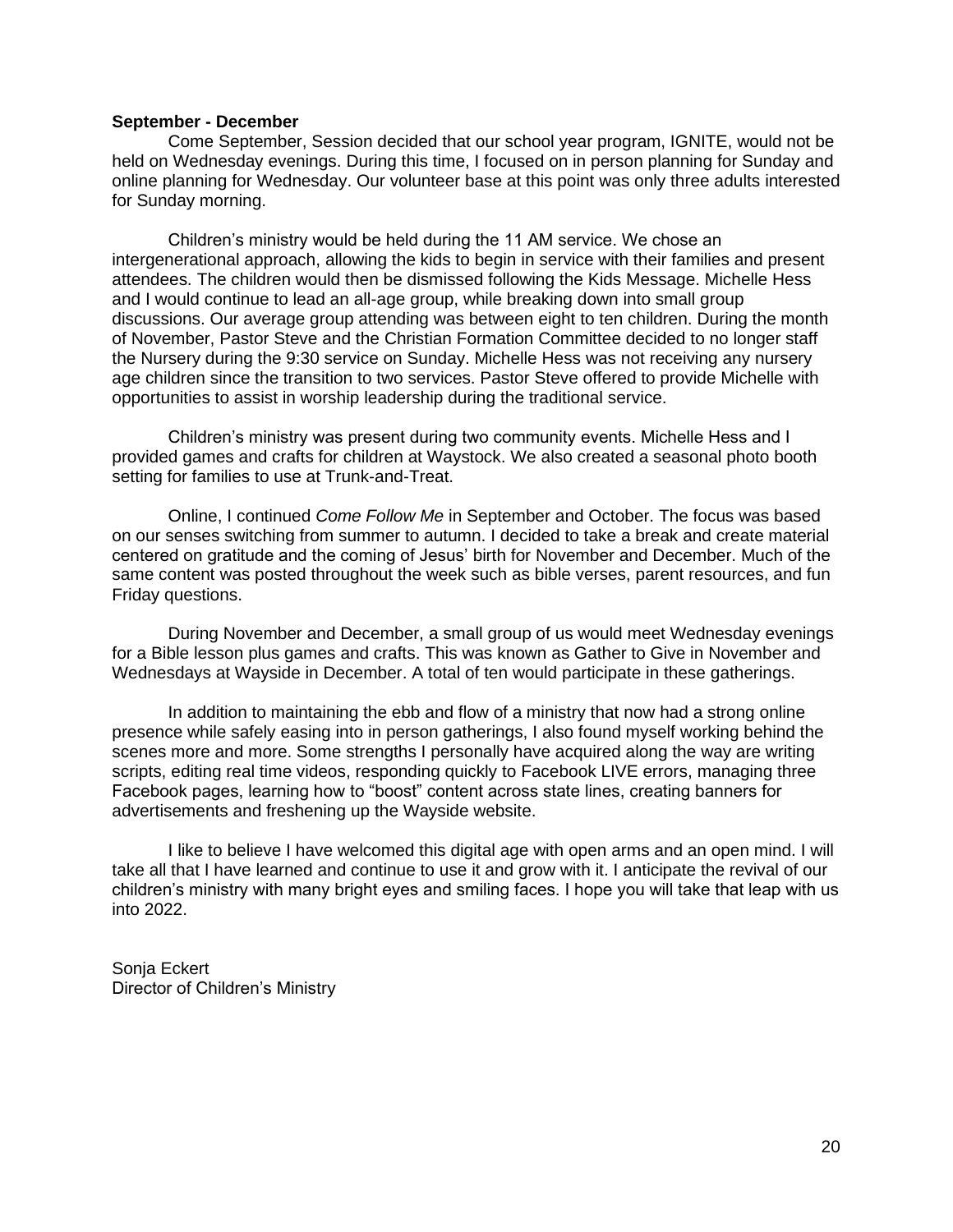## **Youth Summary**

As COVID-19 continued to challenge Wayside Ministries in 2021, our Youth found many creative ways to stay connected.

We started new material in 2021 – "Lessons on Truth" (2-part series)

- What is God like?
- Armor of God

All material was interactive and created tons of discussion. Topics and Bible verses were discussed weekly. Kara created a Devotional from Luke for the Youth to read and review throughout the year.

As the year progressed, our Youth continued to overcome the obstacles and changes of the COVID-19 restrictions set by the CDC and the Session here at Wayside.

Our Youth spent their school year educating on-line and in the physical school environment. Our Youth adjusted to the changes like young adults.

Highlights of our Youth Program in 2021:

- Worshiping and praising God together
- Bible Reading
- Devotionals
- Confirmation Class (Abraham Dro and Jake Reichert became members of Wayside in 2021)
- Zoom Meetings
- Activities outside our Church
- Live Streamed Hempfield's Spring Musical in the Atrium for our Youth.
- Attended Youth members extracurricular activities as a group
- A Summer evening of volleyball and worship by the fire (Fellowship, Singing and Testimonies)
- Joint gathering of Youth and guest leader at music
- A Fall fire pit (bring a friend)

Friendships and our faith journey were strengthened by our many blessings shared together. Our Youth Coordinator, Kara Werner, resigned her staff position in October 2021. Wayside started a search for a new Youth Coordinator. Our year ended with the position vacant. Wayside will continue searching for a Youth Coordinator in 2022. Prayers and support are needed as Wayside continue to bless the lives of our Youth.

Pam and I have been blessed by a large amount of young people over the years serving our Youth here at Wayside. Each Youth we met along the way was a gift to Wayside in their own way. All have entered and left blessed by God.

Pam and I will be leaving the Youth program as volunteers in 2022. Blessing on the Youth Coordinator search team and prayers for Wayside as you continue to support and love our Youth.

Have a healthy and safe 2022.

George Armold, 2021 Youth Volunteer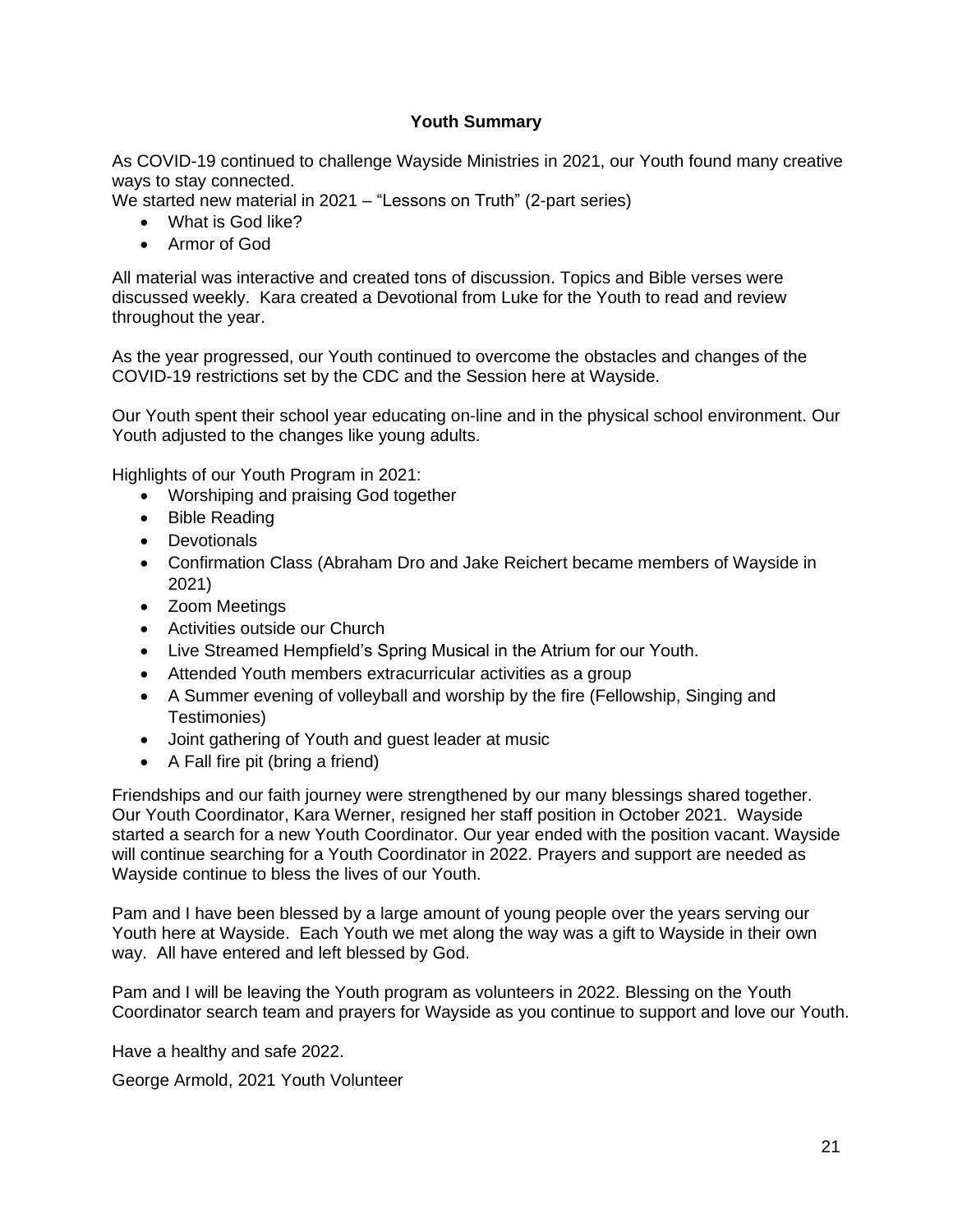#### **Adult Ministries**

Wayside has had a strong and consistent Sunday morning Adult Bible Class meeting in the conference room for years. But the pandemic has effectively paused this group for the last 2 years. As we begin this new year, we are hoping to rally interested participants to meet during the 11:00 hour on each Lord's Day.

Adult opportunities for connecting and growing in the Christian faith have gone virtual in 2021. Parish Associate Rev. Larry Moir faithfully presented Wednesday morning devotions on Facebook Live with approximately 50 people connecting each either live or archived. His soothing voice, prayerful hour-long devotions often featured hymn-singing and liturgies of the church that have strengthened Waysiders and friends in this difficult time. Thank you, Larry, for ministering to us in this way, continuing your weekly commitment throughout the year, even when traveling on vacation!

Pastor Steve continued his weekly Wednesday evening Bible Survey which he began in October of 2020. Assisted with tech support and other encouragement by Sonja Eckert, Pastor Steve took only a short summer break and occasional holiday periods off. Otherwise, the church received an averaged hour-long teaching on the contents and key points of each book, finishing up in Paul's letters in the New Testament by the end of 2021. A small group of faithful viewers join him live on Facebook each week, with some 50-plus people connecting over time with each installment. As of this writing, our Bible Survey is almost through the epistles of the Apostle Paul. Pastor Steve will complete surveying the entire Bible around Easter.

Twice a month following Pastor Steve's Bible Survey, member Chuck Holsey facilitated a line-byline reading/discussion of a Gospel in the New Testament. This has been an edifying experience for Chuck and those who join him, both from within Wayside and outside the congregation. This adult Christian Formation opportunity continues in 2022. Thank you, Chuck.

An exciting opportunity for faith, friends, and fellowship occurs on the second Saturday of each month. Meeting when they could in 2021 and now regularly on the calendar, Wayside's Presbyterian Women (PW) are now up to 15 or more participants. This group has encouraged each other during dark times and shared the light of Christ in the continuing journey of life and faith through a time of covid. Thank you, Joy Ray and Sue Doerfler for re-gathering this group and for your review of the Bible studies and mission projects of this important group within Wayside Presbyterian Church.

As the Christian Formation Committee moves further into 2022, we are hoping to identify a volunteer from the congregation to encourage and support ministry with our adults.

Submitted by Pastor Steve (Acting Chair for 2022)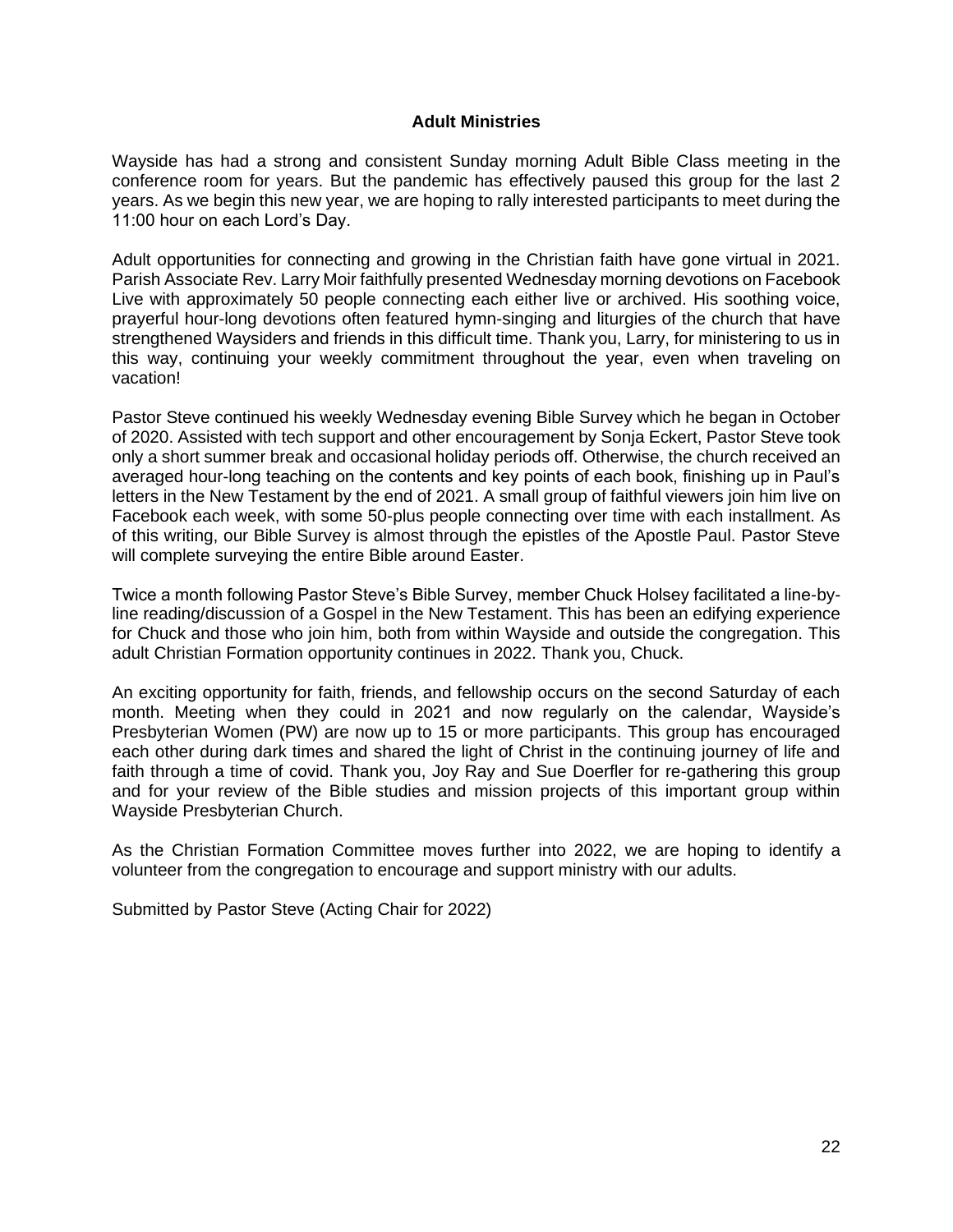## **Finance**

During part or all of 2021, the Wayside Finance Committee included Brian Kocsi, Chuck Kereczman, Dean Zerbe, Harry Kintzi, Lynn Rising, Myrle Robinson, Roger Cook, Joy Ray and Frank Richards.

Throughout this second year of Covid protocols, the Committee was able to maintain policies to assure financial stability for Wayside.

- We were able to keep our Pastor and staff fully engaged in providing ministry and support for our Church members, without cutting hours or positions.
- We worked closely with the Session Committees to evaluate expenses, being sure that critical needs were funded, while allowing our Traditional and Contemporary Sunday services to continue. These were also live-streamed for members and the public so we could also serve our larger community.
- We continued to meet monthly to review our finances. Our goal remains to stay in a financial position which will permit our vibrant programs and ministry to continue post-Covid.
- We received forgiveness approval from the SBA, changing our prior \$47,410 PPP loan to a grant, and freeing those dollars for our unrestricted use.
- Congregational giving for 2021 was slightly above expectations, showing how Wayside people continue to be willing to step up to respond to any challenges, whether pandemic, or congregational aging, or whatever's next.
- The 2022 Pledge Campaign resulted in adequate pledges for us to develop a balanced income and expense budget for 2022, which was approved by Session in late 2021.
- Individual Committee members have continued to make the Committee a well-oiled machine, focusing on specific tasks relating to giving, counting, expenses, reporting and oversight.
- The online giving platform, which supplements our physical envelope giving, continues to work well, dovetailing with our increased internet presence.

## 2022 Challenges

- Our aging population continues to present challenges as members retire and move away, potentially decreasing our income stream. But despite this and the pandemic, we are optimistic that Wayside will survive and thrive.
- Innovative income streams, such as endowments, IRA gifting, etc. may need to become a more important part of Wayside's overall financial health
- By continuing to adopt an income budget as well as an expense budget and keeping them balanced, a sustainable financial future for Wayside can be better assured.
- We will continue to monitor and improve upon reports as any need arises.

Frank Richards, Chair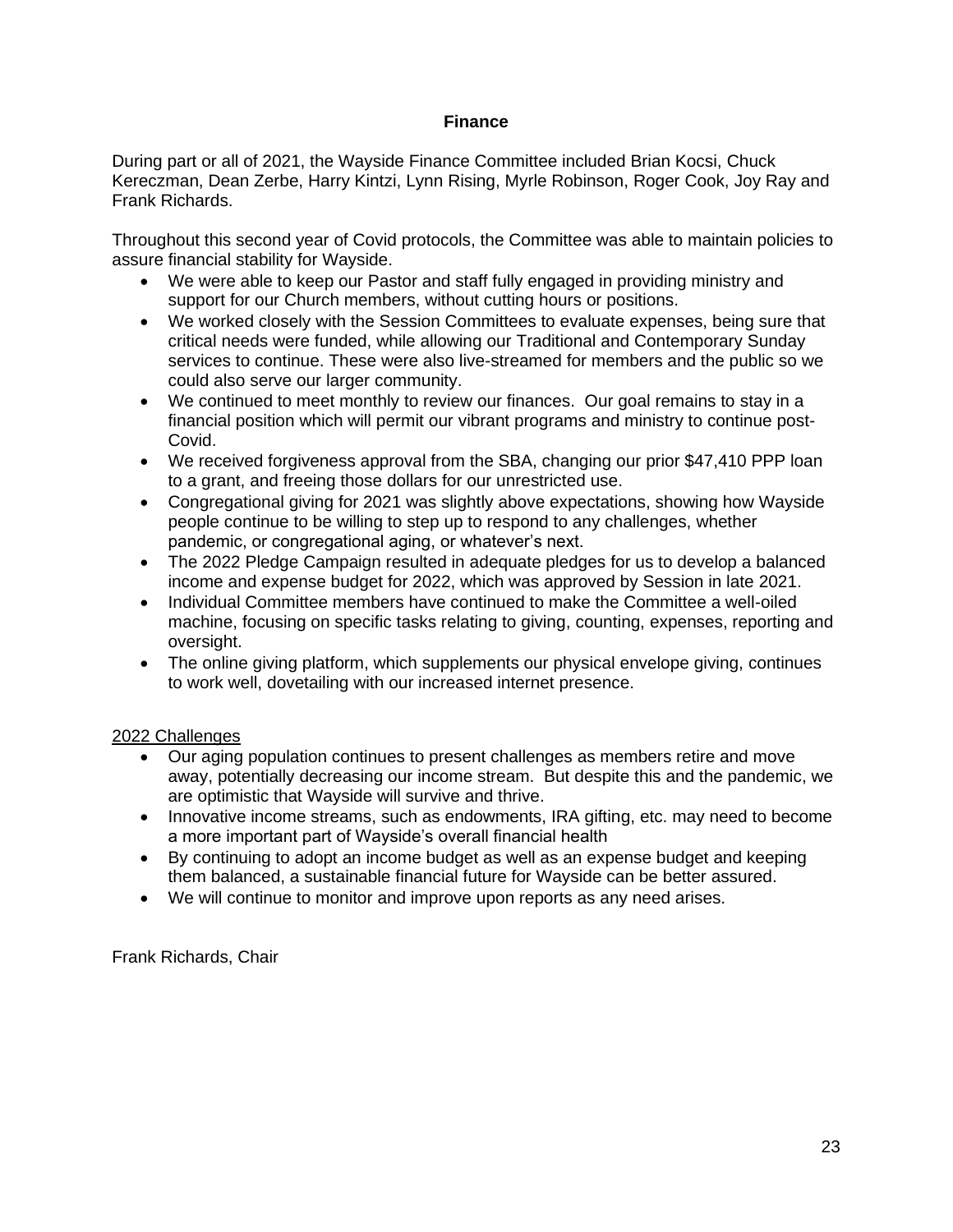#### **Human Resources**

In 2021, the HR committee completed its annual review process, in coordination with the Pastor/head of staff, who completed individual reviews of all individual staff members. In continually difficult circumstances, the Wayside staff remained committed to their ministry and to delivering dynamic, creative programming with safety in mind.

The Pastor's review was presented to the congregation in October of 2021, and in recognition of his diligent leadership through the pandemic and changing economic landscape, the Congregation approved the following Terms of Call, representative of a 3% increase to the effective salary:

| <b>Employer Contribution to 403B</b>                          | \$1,000                               |  |
|---------------------------------------------------------------|---------------------------------------|--|
| <b>Total Effective Salary</b>                                 | $$90,771+3\%$ (\$2,723) = \$93,494    |  |
| 2022 Terms of Call<br>Cash Salary<br><b>Housing Allowance</b> | $$67,111+2,723 = $69,834$<br>\$22,660 |  |

#### **Vacant positions**

Wayside has 3 vacant positions, following the resignations of Tim Kauffman as sexton (2020), Deb Konupka as accompanist, and Kara Werner as youth coordinator. Interviews have been ongoing for all three positions. At the time of this writing, Wayside is hopeful for a current candidate for accompanist to accept the position, pending personal matters. Interim plans to cover the duties of the youth coordinator and sexton are in progress, with the help of the Head of Staff and Building & Grounds Committee.

Ashley Matthews, Chair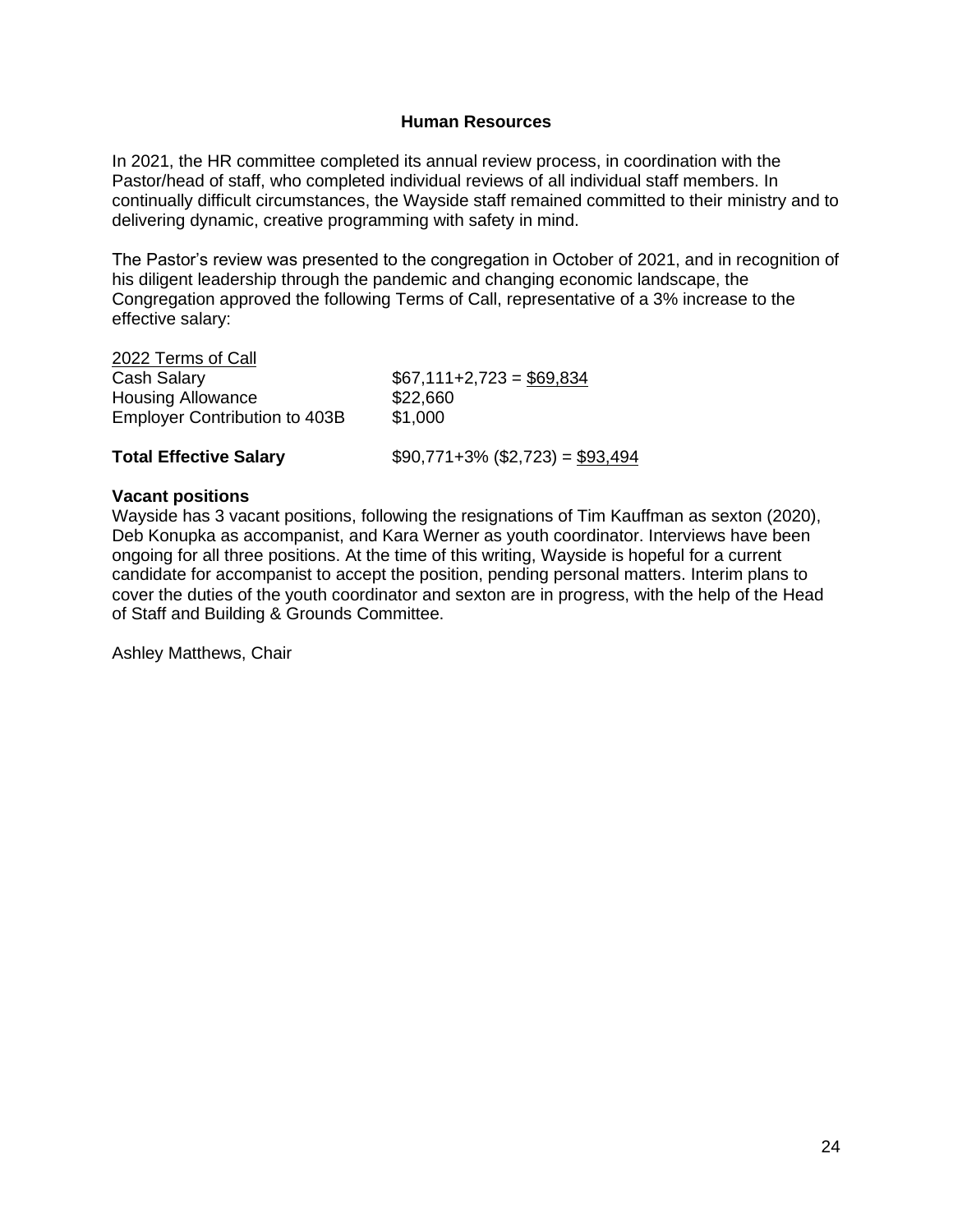## **Membership**

2021 started with the ongoing Covid-19 pandemic. Lock-down restrictions seemed to cause each planned activity to be canceled or modified as soon as it was planned. Monthly virus readings would improve temporarily, then quickly deteriorate again. The result was a varying policy with restrictions and requirements changing almost monthly. We responded by adapting plans to match the necessity of changes in the safety guidelines.

Following safe policy guidelines, we were able to sponsor some of the normal events, and cancel others:

- The February super bowl party was canceled, as was the October Chili Cookoff.
- In April, we were not able to hold an Easter Brunch, but we did hold an Easter Egg Hunt. The egg hunt was modified somewhat from prior years approach to accommodate virus guidelines for safety.
- In September, we held an all-church picnic in the pavilion. About 44 members joined in the outdoor fun with food, fellowship, and games.
- Also in September, our committee served as greeters for Waystock.
- In December, the restrictions were more limiting, but we did hold the Christmas Dinner. It was a bit toned down from the traditional sliced ham and potluck, because of the virus restrictions. Instead, we had a BYOB (Bring Your Own Bag) event. The evening started with an activity for all ages to create a wreath from hand tracings. The wreath is hung in the narthex. After a bag lunch at properly distanced tables, we all joined in a time of Christmas caroling. A festive time was enjoyed by all.
- Fellowship between services was curtailed at some points in the year, held outdoors at other times, and held indoors when permitted with servers wearing masks and gloves.
- A new "chit chat" group was formed by Barb Sager to enable members who don't have effective virtual communications to maintain monthly contact. They fellowship by phone on a conference call. That program has been very effective and much enjoyed by those who participate.

The Membership Committee continues to maintain and sponsor the Church Directory on the web site.

Worship attendance has been historically tracked monthly, but with the ongoing epidemic Wayside has placed extra emphasis on virtual worship and on-line programs. It was not possible to determine who was viewing the services and who was not, other than to ask.

Membership is officially recorded as follows:

- 174 Members at end of 2020
- 18 Loss due to death and other removal from rolls
- + 2 New Members in 2021

158 Members at the end of 2021

Special thanks for the commitment and hard work of committee members: Paula Gilbert, Jim Henderson, Michelle Hess, Lori Nimmon, and Barb Sager, with Tad Hershey chair.

Respectfully Submitted, Tad Hershey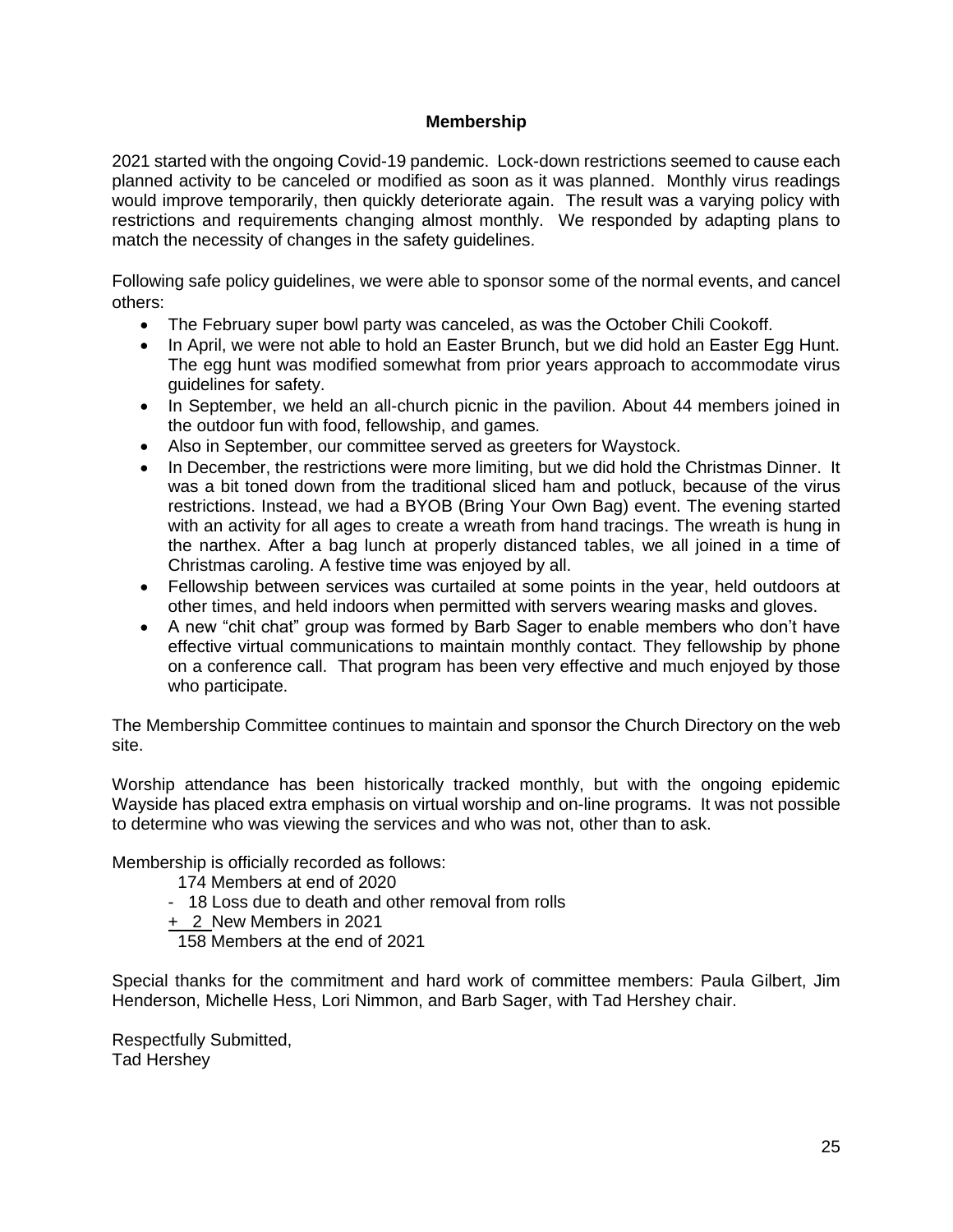#### **Mission**

"Love your neighbor as you love yourself"

As we close another year and prepare for the start of 2022 we look back at the challenges and accomplishments that we have made along the way. It has been my privilege to serve another year on the Wayside Presbyterian Church Mission Committee. The Mission committee strives to aid those in need. The Mission program at Wayside focuses primarily to support local mission. Wayside already had an established relationship with the Hempfield Food Pantry and the Hands Across the Street (HAS) Mission at Columbia Presbyterian. Through these two relationships Wayside has demonstrated their love for their neighbors to those within our local community.

The Mission committee has the following members: Matt McGovern, Nora McGovern, Jean Cleary, and Marsha Bowen. I thank them all for their support and hard work this year. With their help we were able to support the following projects.

Isaiah 58 calls us to be "Repairers of the breach and restorers of streets to live in, to care for the hungry, the weak, and the vulnerable." Through the One Great Hour of Sharing Program we extend shelter to those who have no place to stay, food to those who are hungry and compassion to those who have pain be it physical, emotional, or spiritual. One Great Hour of Sharing (March/April)-Wayside collected \$905 for this mission. Our gifts combined with the gifts from Presbyterian churches across the globe are combined. These gifts provide vital disaster assistance that works alongside communities as they recover and find hope after the devastation of natural or human caused disasters. One Great Hour of Sharing provides relief for those facing food insecurity. This effort takes action to alleviate hunger and the systemic causes of poverty so all may be fed. The final focus of this giving program is for self-Development our gifts provide opportunities in communities to invest individual self-development so they can combat racism, oppression, poverty, and injustice. Communities receive education about the impact of these societal ills.

The Wayside Mission Committee has continued our long-term relationship with Columbia Presbyterian and their Hands Across the Street program (HAS). Through this relationship Wayside has provided financial support, hands on volunteering, and material gifts to this ministry. A total of \$1000 was donated to the organization to be used for general support. The Wayside Mission Committee sponsored Socks and Undies Collection (September): The collection was distributed to HAS 19 undies and 144 socks.

HAS Community Meal (November): Wayside hosted a community meal on November 7th. The Mission Committee sponsored a collection on World Communion Sunday and collected \$103. This money went towards preparing approximately 60 meals to be used that evening and for the Soup kitchen the following day. Wayside prepared Sloppy Joes, Potato Salad, and Apple Sauce. This meal served approximately 30 attendees that evening. We were blessed to have Jean Cleary, Steve Fritz, Sarah Fritz, Matt McGovern, Lori Nimmon, and Dan Nimmon there as volunteers to serve and greet members of the community.

The Hands Across the Street Mission (HAS) has served over 141,000 meals to children in the extended Summer Food Service Program. Served 20,000 meals to the community from the daily soup kitchen and distributed 1,094 food boxes. HAS ministry has hosted over 3,000 homeless guest beds, distributed clothing, socks, and underwear for over 2,200 individuals from the free clothing bank.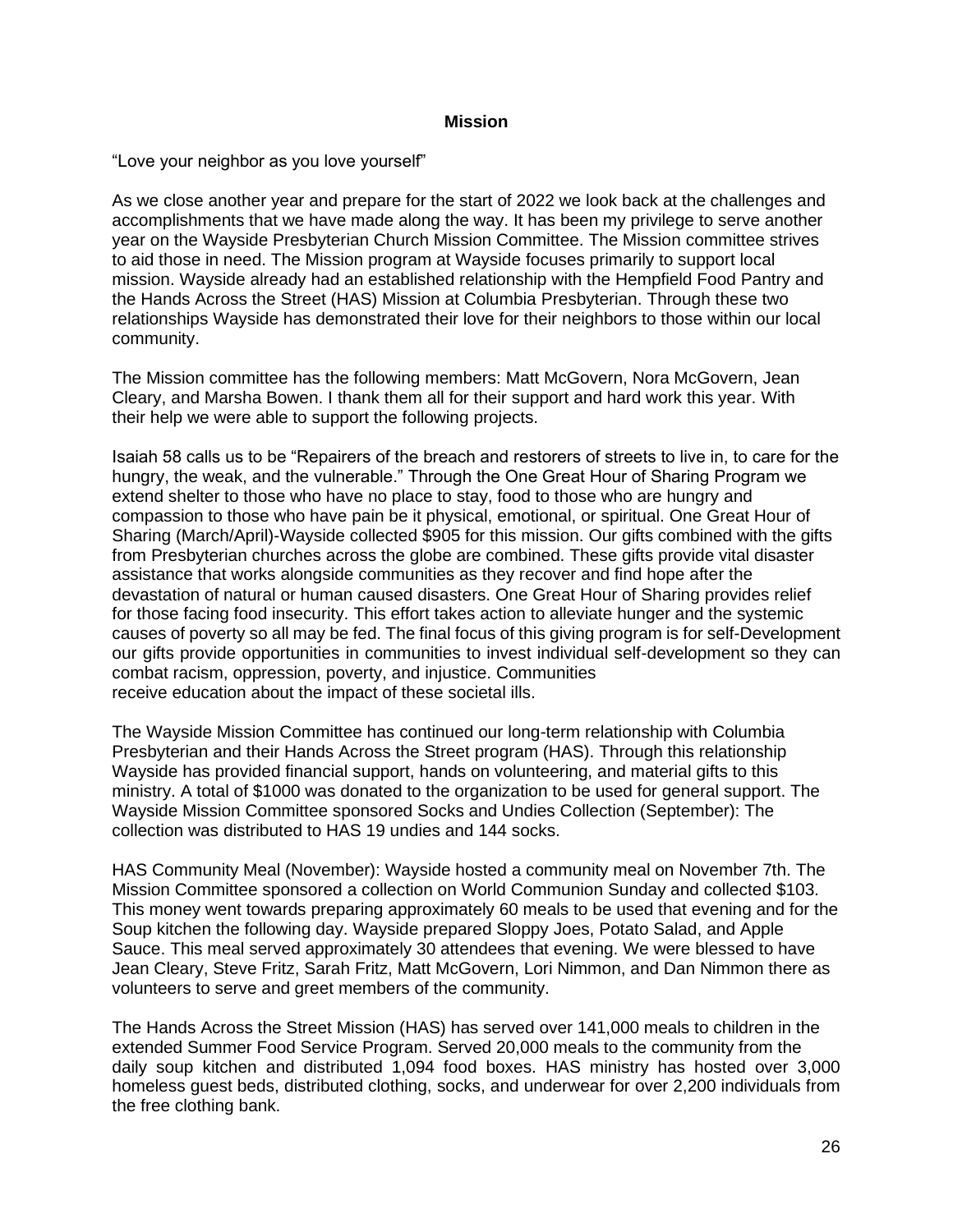Heifer International: Heifer international is a global nonprofit dedicated to ending hunger and poverty through the gifts of livestock and education. Heifer ensures that families have the resources opportunity needed to not just survive, but to thrive. Overseen by the Mission committee this project is driven by the children's ministries at Wayside and funded through the generous donations of the congregation. Our Christian Formation committee uses the program as a teachable moment for our children to become active in global mission opportunities. The following projects were identified in 2021:

Biogas stoves \$300 (purchased 6 stoves) Sheep \$442.25 (purchase 3 sheep) Gift of Water to purchase wells (collection is still ongoing and will continue into 2022)

Hempfield Food Pantry: Wayside supports this program through monthly volunteers, food collection and financial contributions. Through the Waystock event approximately \$3500 dollars were collected to support this ministry and provide food assistance to families and individuals in our community.

In addition to the collections and service projects discussed above the Wayside Mission Committee also financially supports: Habitat for Humanity (\$100), Presbyterian Disaster Relief (\$100), and Missionary support for Kara Werner (\$100) and the Wellers (\$100). The committee extends a heartfelt thank you to the Wayside Congregation, as it is through your contributions that we are able to fund and support these projects. Mission at Wayside was alive and well during 2021. Please reach out to a committee member if you feel called to serving. We welcome all members to join our team, and we are always looking for new ways that we can love our neighbor.

Respectfully submitted,

Daniel Nimmon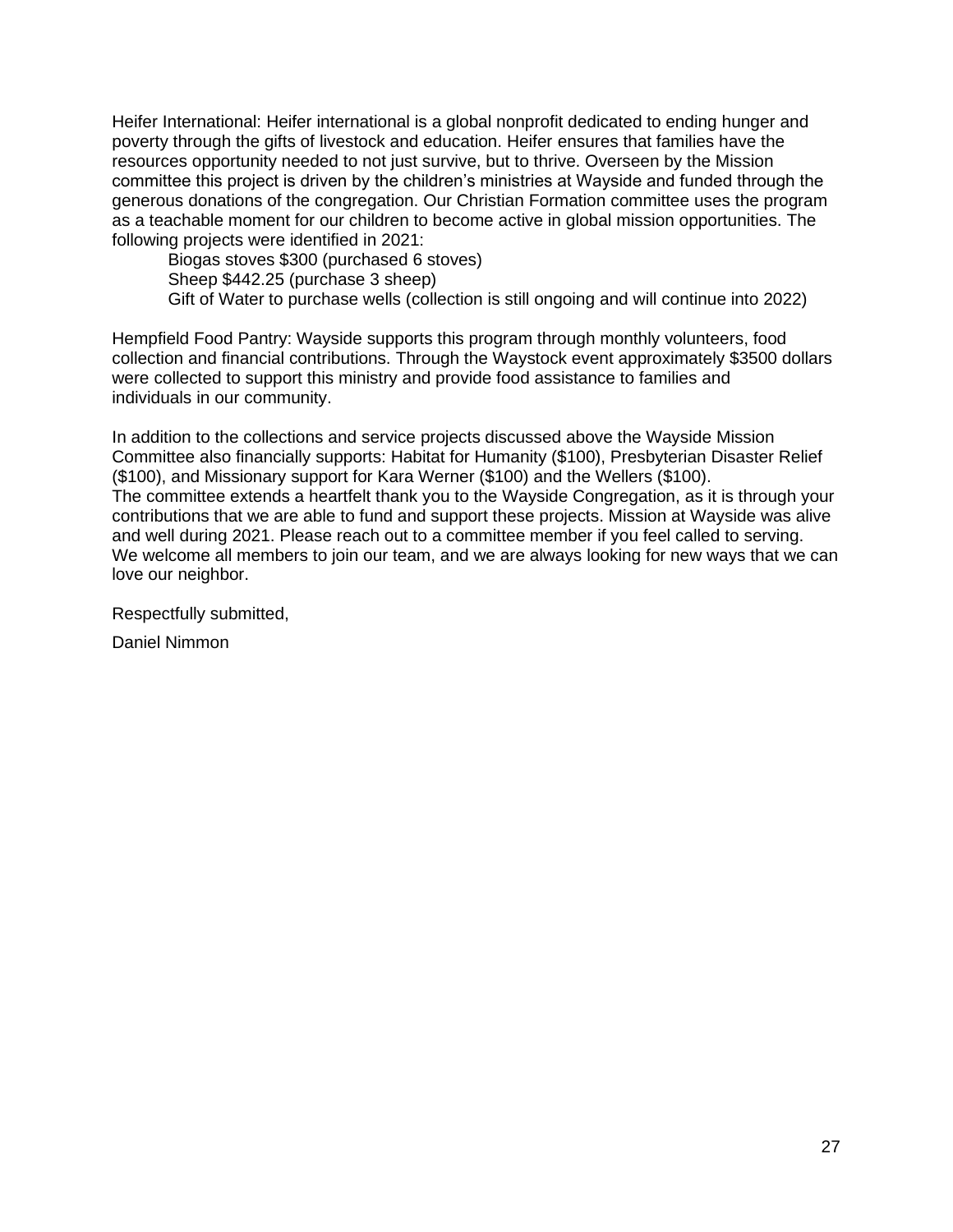#### **Nominating**

• Looking back over the year 2021, I reflected on the many challenges that continue here at Wayside Presbyterian Church, due to the COVID19 Pandemic.

## • **2021 Nominating Committee**:

George Armold – Chair/Session Representative Judy Kline – Deacon Representative Linda Anspach – Member Pam Armold – Member Marilyn Aurand – Member Jean Cleary – Member Beth Zerbe – Alternate The committee connected immediately, and we hit the ground running.

- Our committee met 5 times (in person) and spent many hours communicating with each other regarding possible future leaders for Wayside.
- Our slate was presented to the Elders for consideration at the October 12, 2021 Session meeting.
- Our slate was presented to the congregation in person, and live streamed at the special congregational meeting on October 17, 2021.
- With no Nominees selected or presented by the congregation our slate of new church leaders was passed and blessed by Wayside.

## **Class of 2024 Ruling Elders (Session)**:

Deb Kereczman Peg Rohrer Barb Sager Judi Yarwood

## **Class of 2024 Deacons**:

David Bowen Marsha Bowen Doris McBeth

#### **Youth Representative to the Deacons for 2022**: Jake Reichert

## **Nominating Committee for 2022:**

Bonnie Carbaugh Sue Doerfler Louise Plakans Joy Ray Nina Good (Alternate)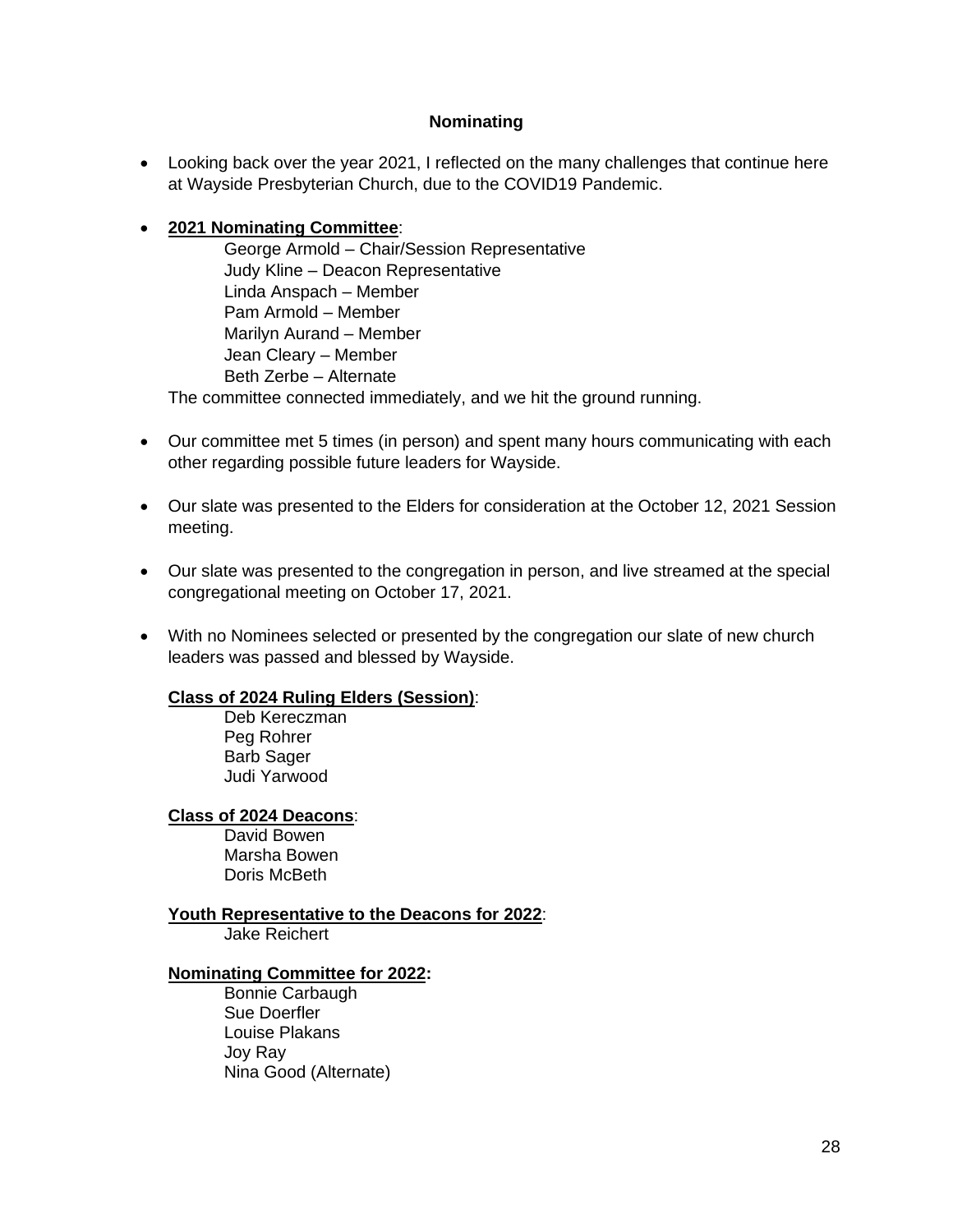- Pastor Steve/Session will appoint a Chair/Session Representative for the 2022 Nominating Committee.
- The Deacons will nominate a new representative for the 2022 Nominating Committee.

I would like to say thank you from the bottom of my heart to the members of the 2021 Nominating Committee. Their hard work and commitment to Wayside is a True Blessing.

Our prayers and support go out to all of our new Leaders here at Wayside.

Blessings on a healthy and Happy New Year.

George Armold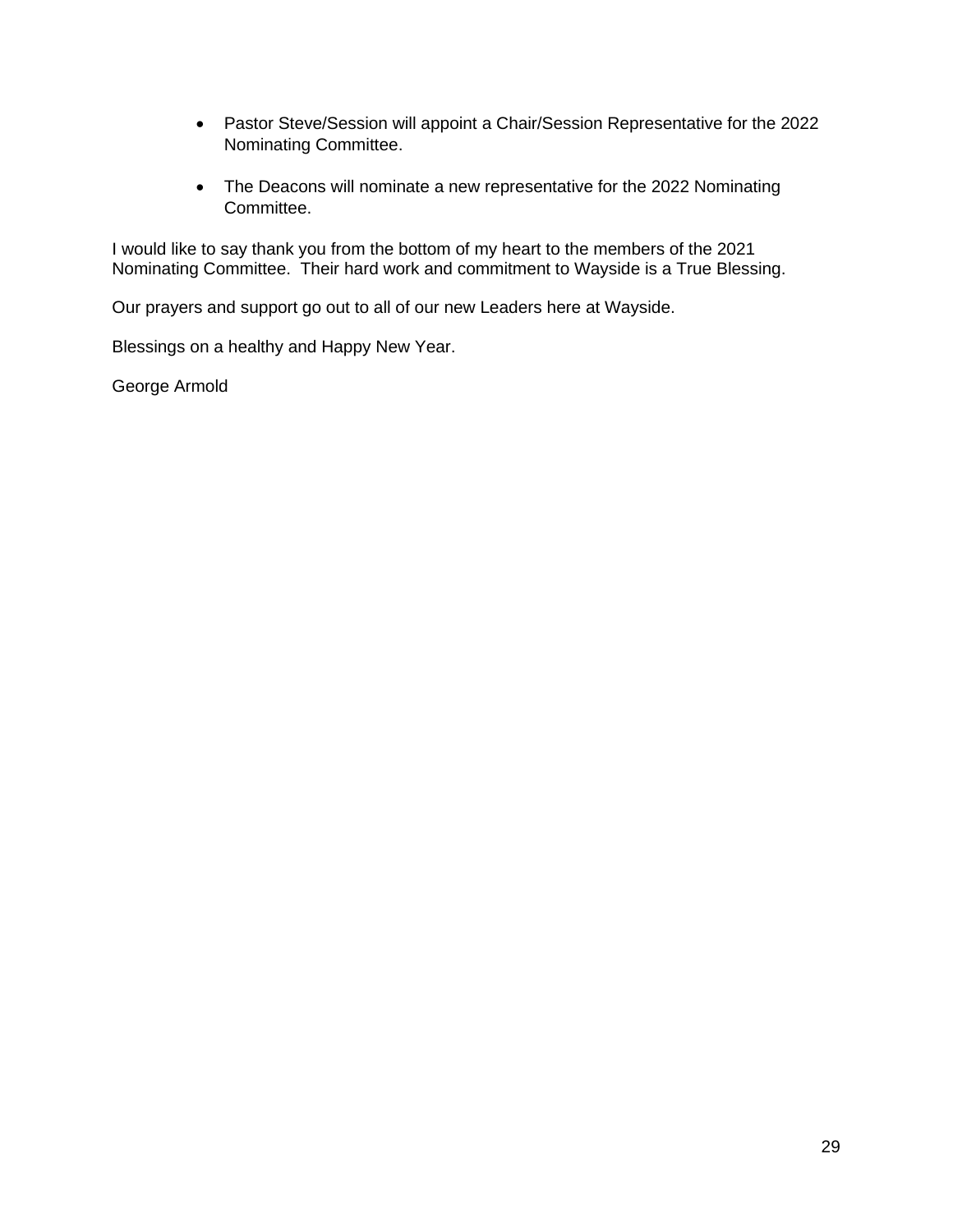#### **Outreach**

2021 was a year of striving to get back to some semblance of normal again with the very real and abnormal challenges of COVID front & center. Special thanks to everyone who helped us safety continue Wayside Outreach activities and offer our community **safe, family-oriented options to fellowship with and see Christian spirit in action at Wayside**. Not only did we continue to reach out into the community, but we also **gave our members ways to get involved, engaged, and stay connected** during a time when many felt isolated and felt the real effects of long-term depression. At a time when outreach was the most difficult, **we forged ahead, safely and without COVID-related incidents. And remember- it's not ALL about the events- it's about the hearts, minds, & souls that work in tandem to make the events reality.** 

We continued to provide large print and pocket size devotional books with **short & inspiring daily meditations** & scriptures. A Daily Bread app (and website) also offer short and impactful daily options, including reading you the daily entries and scripture. Check it out! [Our Daily Bread](https://dailydevotionalng.com/our-daily-bread/)  [Devotional Today \(dailydevotionalng.com\)](https://dailydevotionalng.com/our-daily-bread/) is online and in the app store.

We were limited in ability to "invite" until the fall, we moved forward, after a year hiatus, for outdoor **Waystock in September**, followed within a quick month by **Trunk n' Treat in October,** and in **December, "Fire in The Glen" Celtic Christmas concert**. Attendance for Waystock was down about one-third, while TNT was a healthy 700ish, not down at all, and Celtic concert had 90 in attendance with space to spare. Ongoing feedback is overwhelmingly positive; with guests feeling safe with orderly, well executed activities that were appreciated and people enjoyed getting back to some "normalcies." Gracious thanks were frequently heard, crediting Wayside for working to provide family events, supporting our local Food Pantry. "Wayside is like a beacon in the concrete world (referencing all the warehouses going in across the street) and we really appreciate the church- the green grass, welcoming the community to events, sharing your baseball field, your playground, your church with our local community." We kept going when others just shut down, and continued to provide worship, hospitality, and fellowship, caring for our community throughout this devastating pandemic.

For the two outdoor events, we took surveys and asked people what they might be interested in at Wayside. We fielded dozens of responses from those interested in children and youth support, musical events, worship, and Bible study. We reached back out to them and will continue communications in hopes of connecting. This requires extra effort from our staff and volunteers and Outreach appreciates the support to help close the loop between events and bringing people into a relationship beyond that one event.

Our **electronic sign** has allowed us **ongoing communications** and we've relied on it to share the word about activities, with minimal advertising this year. Special thanks to Pastor Steve and Andrew Fritz for their commitment to regular updates and effective shorthand communications for drive-by commuters!

We continued **publicity**, with regular listings in the Merchandiser (now back to weekly publication) as well as Lancaster Newspapers to let people know in-person attendance was an option. Many churches stopped their listings altogether. Additionally, the **Merchandiser has been very generous**; as we supply press releases and photos, they have **helped us promote events**. These free communications helped us **maintain consistent communication to the community**, evidencing that Wayside is well & here to serve & support our community.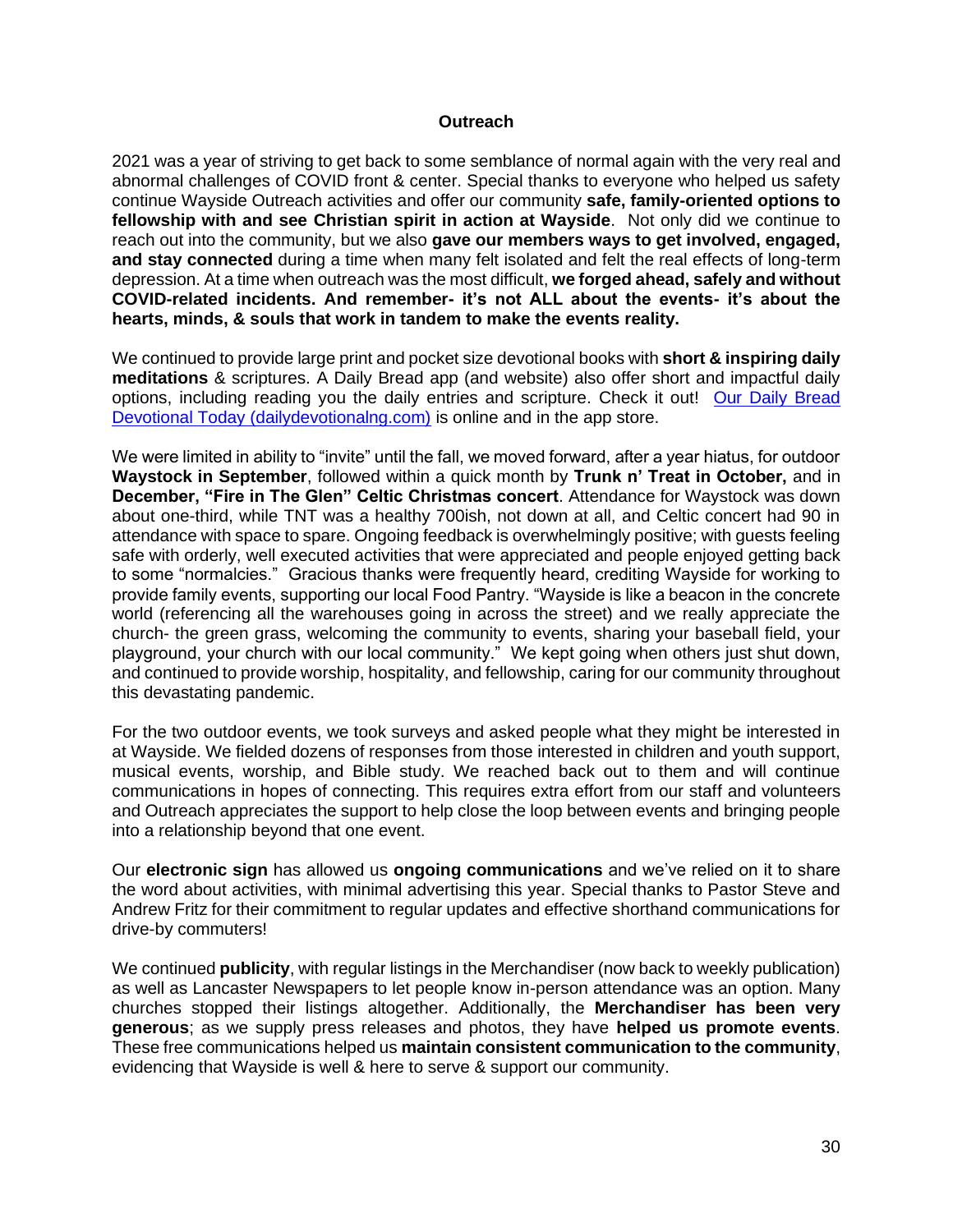In addition to events, we promoted and volunteered for **drive through communion** in the spring as Outreach to those who did not yet feel comfortable back at church in person.

In closing, **special thanks** to all who were ready, willing & able to support activities in 2021. From our Christmas loaf bakers, to greeters, special event sponsors, tent & cooler loaners, tent constructors and deconstructers, stage setter uppers & take downers, electrical cord loaners, food & drink donors, flatbed truck loaners, parking lot traffic crews, the spirited Grace Notes team that shares music that uplifts every event, expert grillers & food planners, servers, runners, popcorn and snow cone makers, ice cream scoopers, welcomers, games & kids activity planners, monitors, the Children's Corner team, our Food Pantry truck sorters and deliverers, our food truck loaner, our item & gift donators & silent auctioneers, and all in between- thank you. We know that many hands make for light work. I guess that's a proverb and not in the Bible, but it's oh so true. **With the world turned upside down, we hope that our Outreach events were well-suited and reshaped for the times to continue in some way, shape, or form.** 

**I am always humbled by the service this congregation shows, sharing your time, unique talents, and treasures. Special thanks to Pastor Steve and Mary Lou Kocher for their dedication to our monthly meetings. With Mary Lou stepping away, we're thrilled to welcome Tarah Beck and Beth Zerbe to Outreach in 2022. If you'd like to join us, let us know!** 

Thank you all for the outstanding support of our Outreach.

Respectfully submitted, Deb Kereczman, Outreach Chair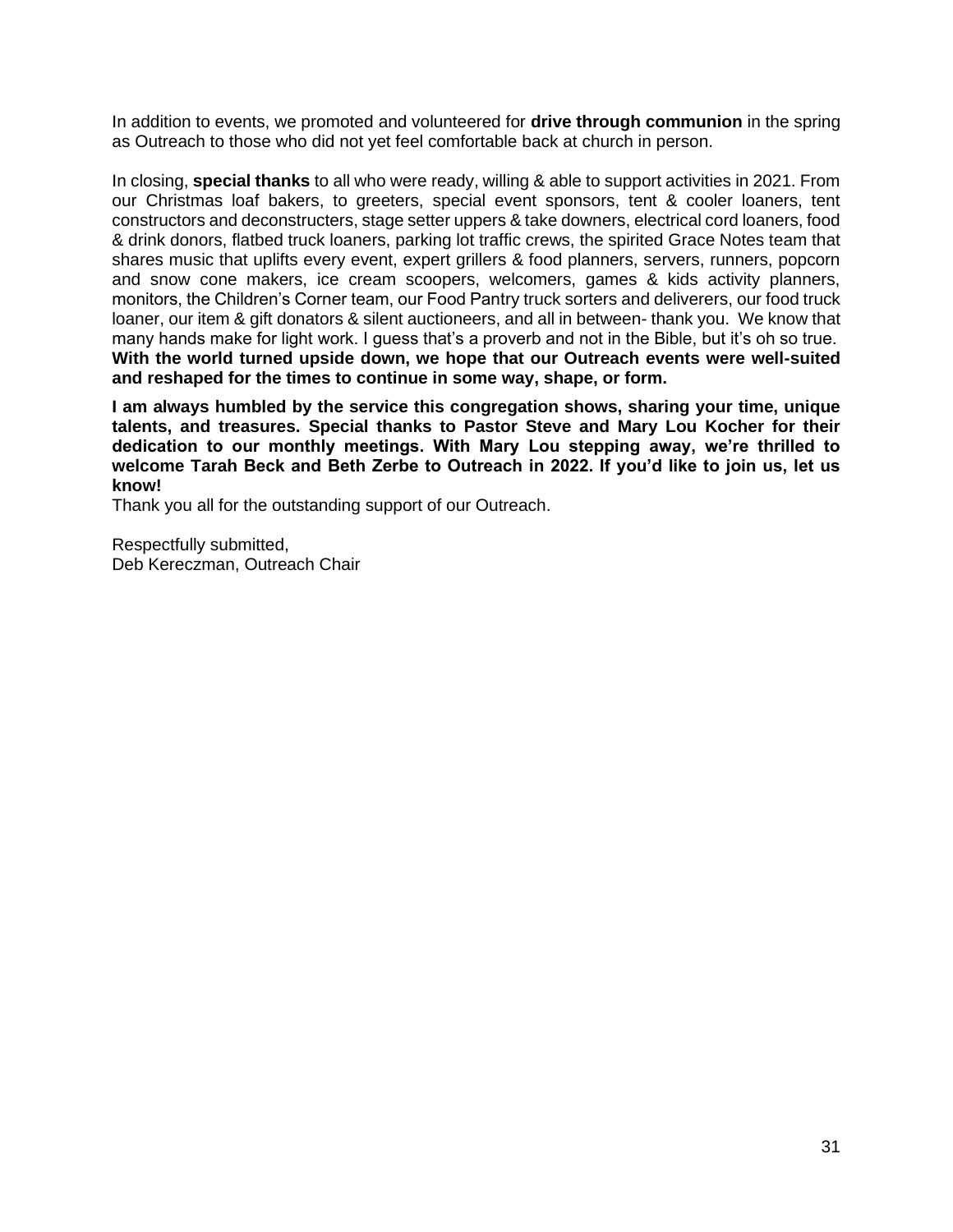## **Technology**

In mid-January 2021, it was determined that the current live stream service Ustream was becoming more and more unstable, with degrading live stream quality and constant interruptions. Alternative streaming services were researched, and ultimately Vimeo was chosen as the new service moving forward. In order to accommodate the needed capabilities for the new service, a new computer was purchased to use for the sole purpose of setting up and launching the Sunday streams. Easter Sunday of 2021 was the first time the new service was used.

In addition to the new streaming service and computer, Wayside purchased a new OWL 360 camera to aid in the Zoom meetings held at the church. This purchase has enhanced Zoom meetings by providing a 360-degree view of whichever room the meeting is being hosted in.

With the new streaming service, new computer, and new OWL camera, we were able to accomplish the following throughout the year:

- Enhance the live experience for those still choosing to worship at home
	- o Much smoother videos, higher video quality, higher sound quality
	- $\circ$  Streams occurred both on our website (through an embedded video) or Facebook Live (through Wayside's Facebook page)
- Remaking of the "past streams" area of our website (using the new Vimeo videos)
- Continued use of the PTZ digital camera and the digital video switcher to keep a higher standard of streams that was set last year.
- Continued use of Facebook Live mini-concerts on Wednesday evenings.
- Improvements in hosting needed zoom meetings at the church

During the ongoing pandemic, Wayside has made sure that anyone viewing services at home has the best experience possible.

A special shoutout to Brian Kocsi, who has been instrumental in keeping our website up to date with the embedded videos needed for the Sunday service streams.

Over the past year the efforts of the technology committee have made Wayside's live service video feeds continue to be professional quality.

Respectfully submitted, Derrick Matthews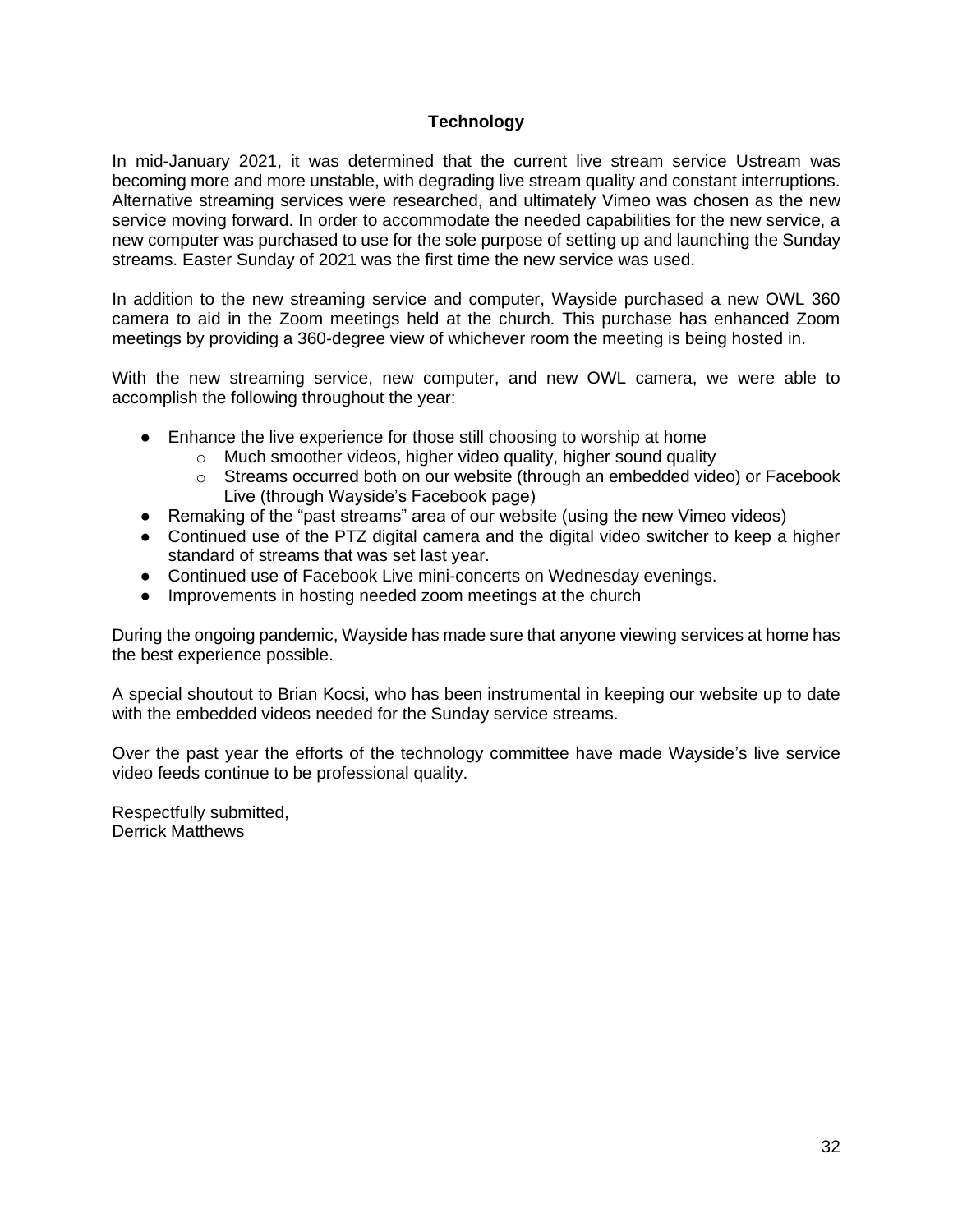#### **Worship and Music**

The Worship and Music Committee met once a month during the year. Members of the committee were:

Sky Wagner – Co Chair, Linda Anspach, David Bowen, Pat and Tina Karkotsky, Rachel Holsey, and Lisa Millhouse

At the beginning of 2021 Wayside was still conducting virtual services do to covid restrictions for in person gatherings.

The committee started planning for Holy Week and Easter

Palm Sunday – March  $28<sup>th</sup>$ 

Maundy Thursday – April  $1<sup>st</sup>$ 

Easter Sunrise Service – April  $4<sup>th</sup>$  – due to the new warehouse across the street we moved the sunrise service out to our picnic pavilion.

Easter Service - April 4th

We worked with Pastor Steve's theme of "Can these Bones Live." We planned for palms and Easter flowers.

The committee was to consider the following for future discussion; when our worship can happen at 100% capacity, the feeling is that we will have to start fresh. We will have to contemplate what we can do at Wayside to raise church attendance and reach out to others. Think of new ways to attract new membership

In March and April of 2021, we reviewed and finalized the plans for Holy week. The efforts by the committee to enhance the worship experience during holy week were well received by the congregation.

Session Approved up to 25 worshippers were allowed to attend services. The W&M committee did exhaustive research in April on options for how to handle overflow when 25 worshippers was exceeded. This included using the Atrium and projecting the service, using the Picnic Pavilion outside and project the service. Using the Picnic Pavilion and providing sound for worshippers to listen to the service, FM broadcast so overflow worshippers could listen I their cars, outdoor drive-in service. Everything was considered and in the end the W&M committee unanimously voted to use the Narthex and Atrium for overflow worshippers.

In May of 2021 session voted to increase the capacity for Worshippers above the 25-person limit starting when Wayside returned to a single service for the summer.

Session approved a concert for Grace Notes to be held on the property as a substitute for the postponed Waystock. Any proceeds received from the concert were donated to the Hempfield Food Pantry.

During the summer months the W&M committee started making plans for returning to two services. We discussed ideas around a revival theme to get our congregation excited about coming back to worship and outreach. Alas the discussions were scuttled because Wayside did not return to two services on September 12<sup>th</sup>.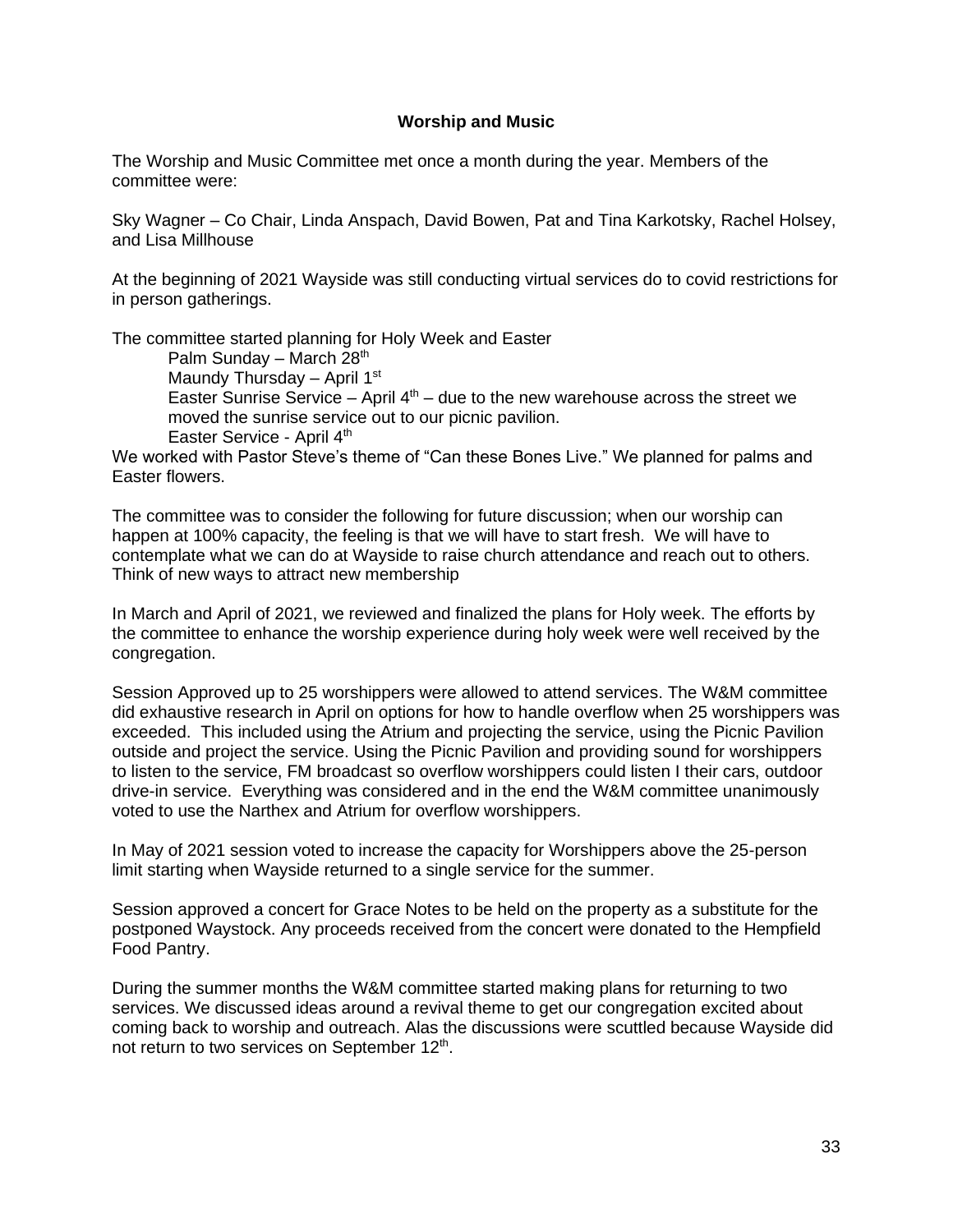In September Wayside held a mini Waystock on the property with four bands and food. attendance was good. Again, wayside donated a portion of the proceeds to support the Hempfield Food Pantry.

In September the committee also started planning for the upcoming Advent and Christmas Season Services.

In October Wayside returned to two services to increase our online worship outreach. Grace Notes and Something Else provided seasonal music in support of Trunk N Treat. The music was well received, and Trunk N Treat was a great success.

Advent season started on November 28<sup>th</sup>. The W&M committee was donated two Christmas trees and the committee assisted the Presbyterian Women in decorating the church for the Christmas season.

We were blessed to have a meaningful and worshipful Advent and Christmas Season.

I would like to thank the members of the W&M committee for being supportive through a very challenging year. Adapting to the continually changing worship landscape due to Covid protocols at Wayside was an immense challenge to the committee. Your commitment in continuing to make the worship experience at Wayside a blessed one does not go unnoticed.

I would also like to personally thank our music worship team leader Janelle for her steadfast commitment to Wayside's music ministry. We are truly blessed to have you.

I would be remiss if I didn't thank Deb Konupka for her talent on the Piano and musical additions to Grace Notes. We miss you at the keyboard.

I also want to thank my family of musicians Grace Notes, Dr. Dave Brennan, Colonel David Bowen, Old Guard Dave Kneier Pat Karkotsky, Sky Wagner, Deb and Janelle. Your dedication to the band and both the praise and blended services over this past year is greatly appreciated. You all stayed the course through this difficult year, and I love you all.

Respectfully Submitted, Chris Rowles – W&M Chair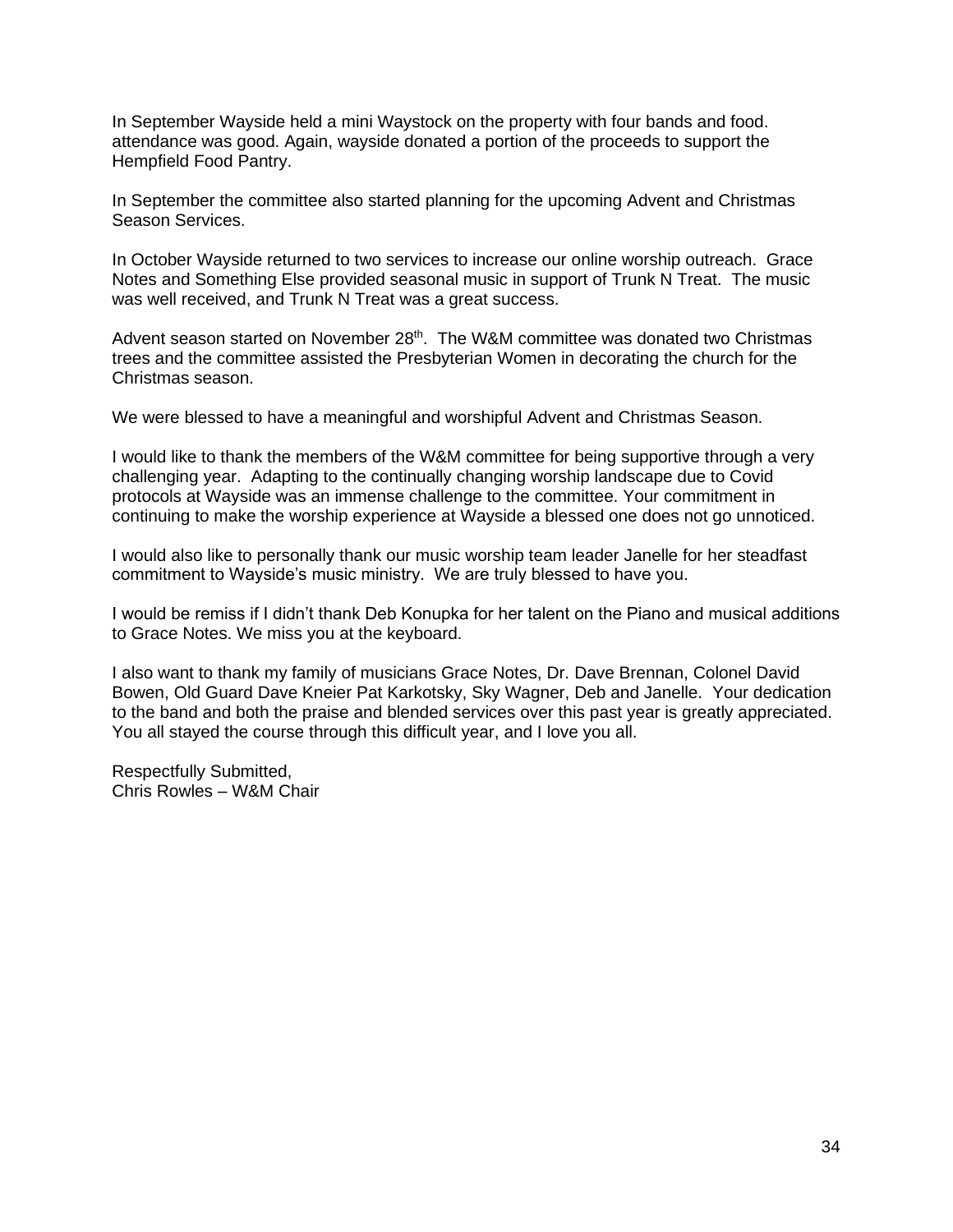#### **Director of Music**

This past year presented many challenges for Wayside's music ministry, but there were quite a few bright spots amid the gloom that the pandemic cast over everything.

Wayside's choir was still not able to sing during the first part of the year, however, we did put an anthem together for our Easter service. Members were tasked with learning their parts at home via recordings. The morning of Easter was the first time we gathered as a group, and the first time we were able to sing our anthem together. It was a success! And it was an emotional moment for our choir members. It made the longing to be together again that much more apparent. As summer came to a close, we decided to get the choir up and running again, with the expectation that we would sing two times per month. It started out well, but unfortunately, we had to put our plans on hold because our beloved accompanist, Deb, got a new job and had to leave us. We decided to carry on with rehearsals in hopes that we would have someone to fill her vacancy by Advent. I made recordings of the piano parts for our Advent anthems so we could practice with them, and despite not having the position filled, the choir sang through the Advent season using those recordings. We even had a combined bell/choir special that was a big hit. Louise did a great job preparing the bell choir for that, and we are blessed to have them!

Grace Notes didn't make many changes this year, as things mostly stayed on course. We welcomed Sky Wagner back to the group, and also welcomed Michael McDonald to run our tech at Wednesday evening rehearsals so Derrick could be at home with his little girl. He even sang with the band at one service and that was well received. Grace Notes has continued to provide mini concerts after their rehearsals on Wednesday evenings and often gets over 200 views for those. The band held a strong presence in the single services that were offered over the summer. They had a few weeks off, but also participated quite a bit. Not enough can be said about the amount of time our band members spend learning their songs, rehearsing on Wednesdays, coming in for extra rehearsals, and being present on Sunday mornings throughout the year. They are amazing!!

Here are a few notable events for Grace Notes this year.

- Grace Notes Greatest Hits a concert streamed over Facebook in March
- Waystock Grace Notes performed with 3 other bands in September
- Trunk n Treat October

As I mentioned earlier, in September we had to say goodbye to Deb Konupka, our accompanist. She was such a valuable part of our ministry and so loved by all of us. We are still looking for someone to take her place, and are praying that God sends the right person soon. Hopefully Deb will be able to come play some duets every so often if the post office gives her some time off!

I'd like to thank Chris Rowles for his continued support of the first service. He has been an integral part in keeping special music going when there is no choir, and lends his voice for the congregational singing each week. I am so grateful for his dedication! And of course we are grateful for everything he does for Grace Notes as well!

Wayside's music ministry has done a great job, continuing to provide two services, (including 2 Christmas Eve services) and giving those in our congregation the options they are familiar with. We have adapted to any and all changes that come down the pike, and are able to glorify God with the numerous talents of our people. As the new year begins, we will simply ask God to lead as we humbly follow His guidance.

Janelle Pabon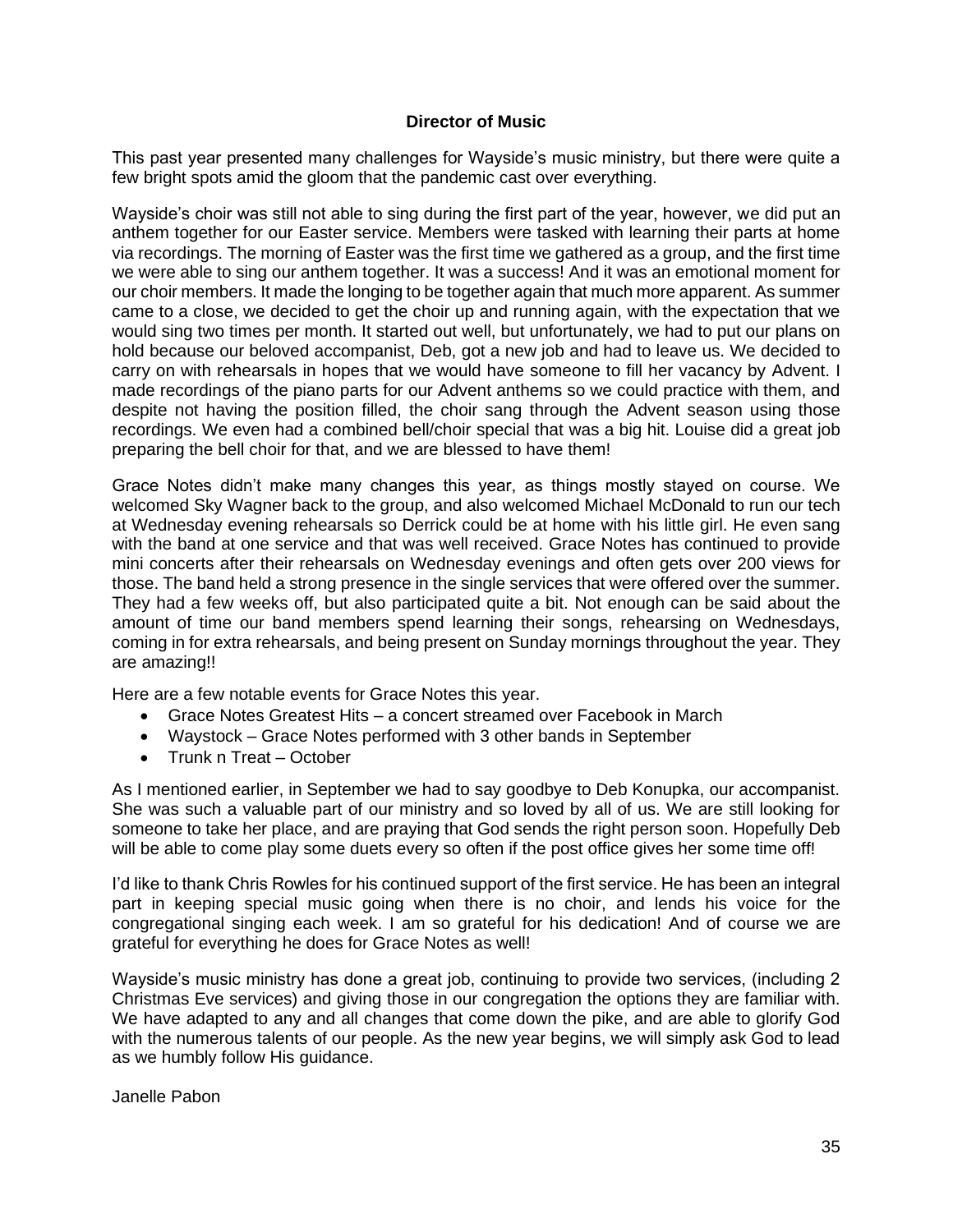### **Chime Choir Director**

I don't know about any of you, but I am so happy 2021 is over! What an experience and one that could be a story to share with your grandchildren. However, the nicer stories prayerfully will be those created in 2022.

This past year the Chime Choir was able to continue rehearsals and worshipping in the Traditional service on our third Sunday. There was a slight change this year with the borrowing of a twooctave set of Handbells from Christ United Methodist Church. The choir members are diligently learning the new ringing style which is a bit different than ringing hand chimes. An exciting moment was when Marilyn Aurand, Deb Konupka, and I played for the Maundy Thursday service. Later we then went to Luther Acres Retirement Community to play our duets for them during their Sunday church service. It was great fun and a wonderful experience. I plan to schedule a time for the entire choir to go and share their talent with those residents. I can say with absolute certainty the choir enjoys the challenge of ringing the handbells. Another goal that I have, they are not aware of this yet, would be for them to play both the bells and the chimes together, in one song! However, to have this happen it would be lovely if we had more members, so if you are at all interested in joining this fabulous group, please call me or the office and say "yes, I want to join!"

Submitted by Louise M. Duncan Chime Choir Director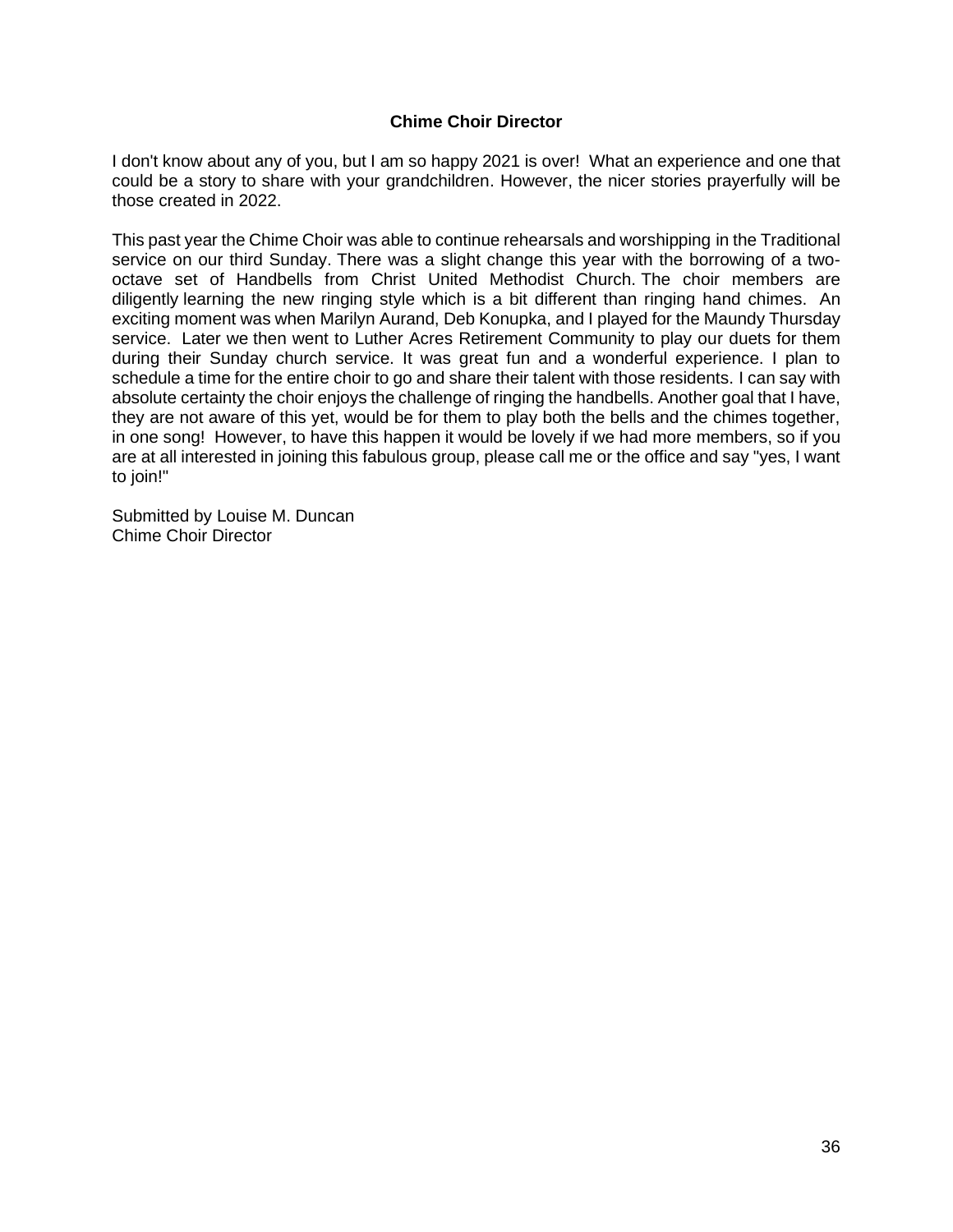#### **Bereavement**

The Bereavement Committee is available to offer Celebration of Life receptions to families after Memorial/Funeral services. We are prepared to offer either a light luncheon or light refreshments following the church service. We call on the entire congregation through email and phone calls to volunteer food dishes and/or help with this ministry.

In 2021, our services were used on four occasions. Due to the Pandemic and restrictions concerning food, one of these luncheons was served as a bag lunch at the Pavilion. Another was served along with a caterer at which we supplied desserts and drinks. A total of 178 people attended and were served.

Brochures detailing our services are available to all Church members and be obtained through Pastor Steve or Lynn in the Church office.

The cost of these receptions is funded by Wayside Church although private donations are certainly appreciated.

This important ministry would not be possible without the very generous food donations and help from the Wayside members and from the financial support of Wayside and the families we serve. We are certainly blessed with a congregation that is always willing to step up when needed!

Respectfully submitted, Judy Kline, Chair Cheryl Rozea, Co-Chair